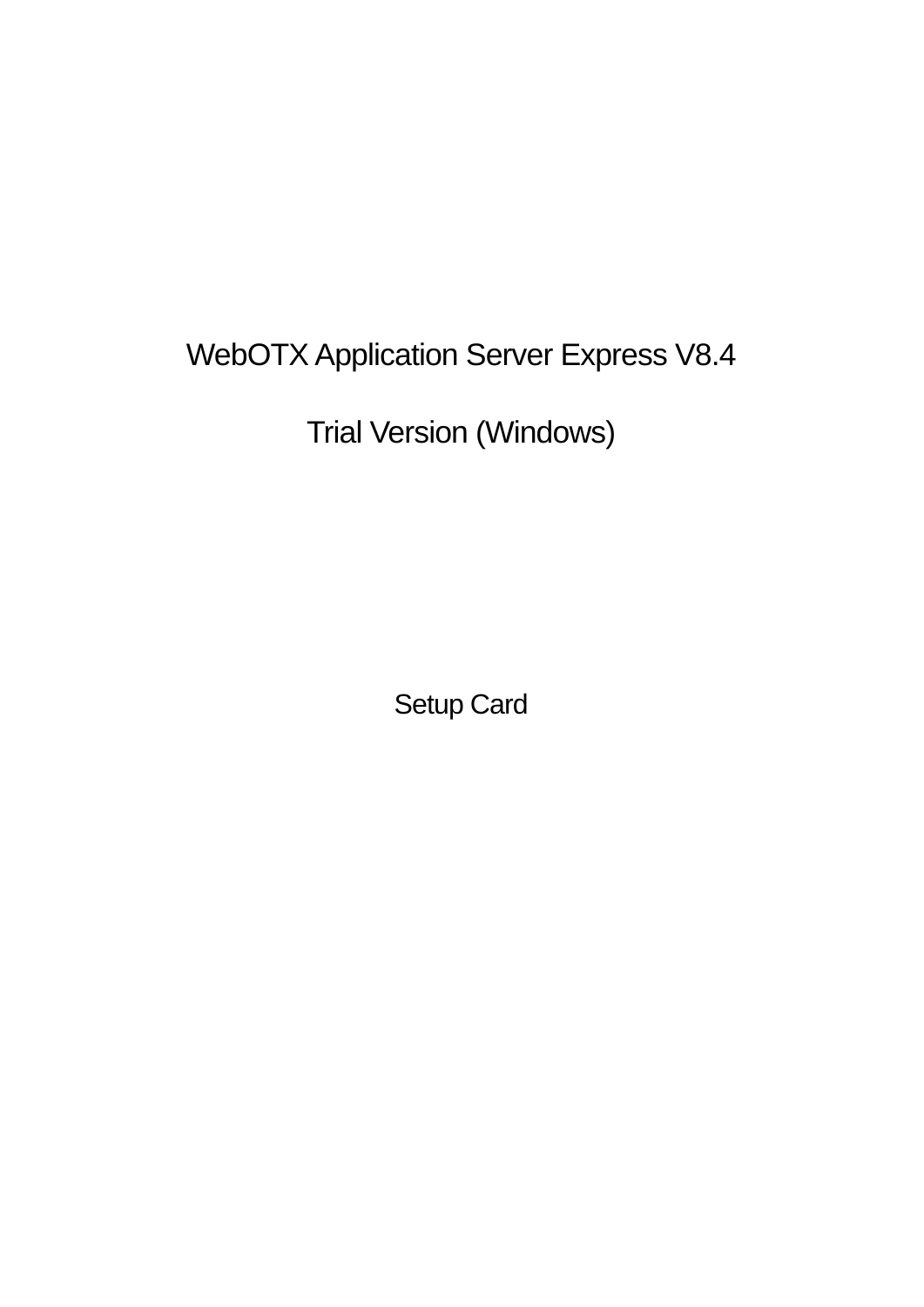# **Introduction**

Thank you for downloading WebOTX Application Server Express Trial Version.

This document explains their installation procedures. Be sure to read this document before using this product.

In this manual, WebOTX Application Server is hereinafter referred to as "WebOTX AS".

Microsoft, Windows, Windows Server, and Internet Information Server are trademarks or registered trademarks of Microsoft Corporation in the United States and/or other countries.

Sun Java, Java, and all Java related trademarks are trademarks or registered trademarks of Oracle Corporation, Inc., in the United States and/or other countries.

Oracle is a registered trademark of ORACLE Corporation, United States.

DB2, DB2 Universal Database and Cloudscape are trademarks of IBM Corp., of the United States and/or other countries.

Sybase, Adaptive Server and Adaptive Server Enterprise are registered trademarks or trademarks of Sybase, Inc.

DataDirect, DataDirect Connect and SequeLink are trademarks or registered trademarks of DataDirect Technologies, Inc.

CORBA, IDL, IIOP and OMG are trademarks or registered trademarks of Object Management Group, Inc., of the United States and/or other countries.

Adobe and Flash are trademarks or registered trademarks of Adobe Systems Incorporated.

Intel and Itanium are trademarks of Intel Corporation in the United States and/or other countries.

Other company names and products names described in this document includes some trademarks for each company.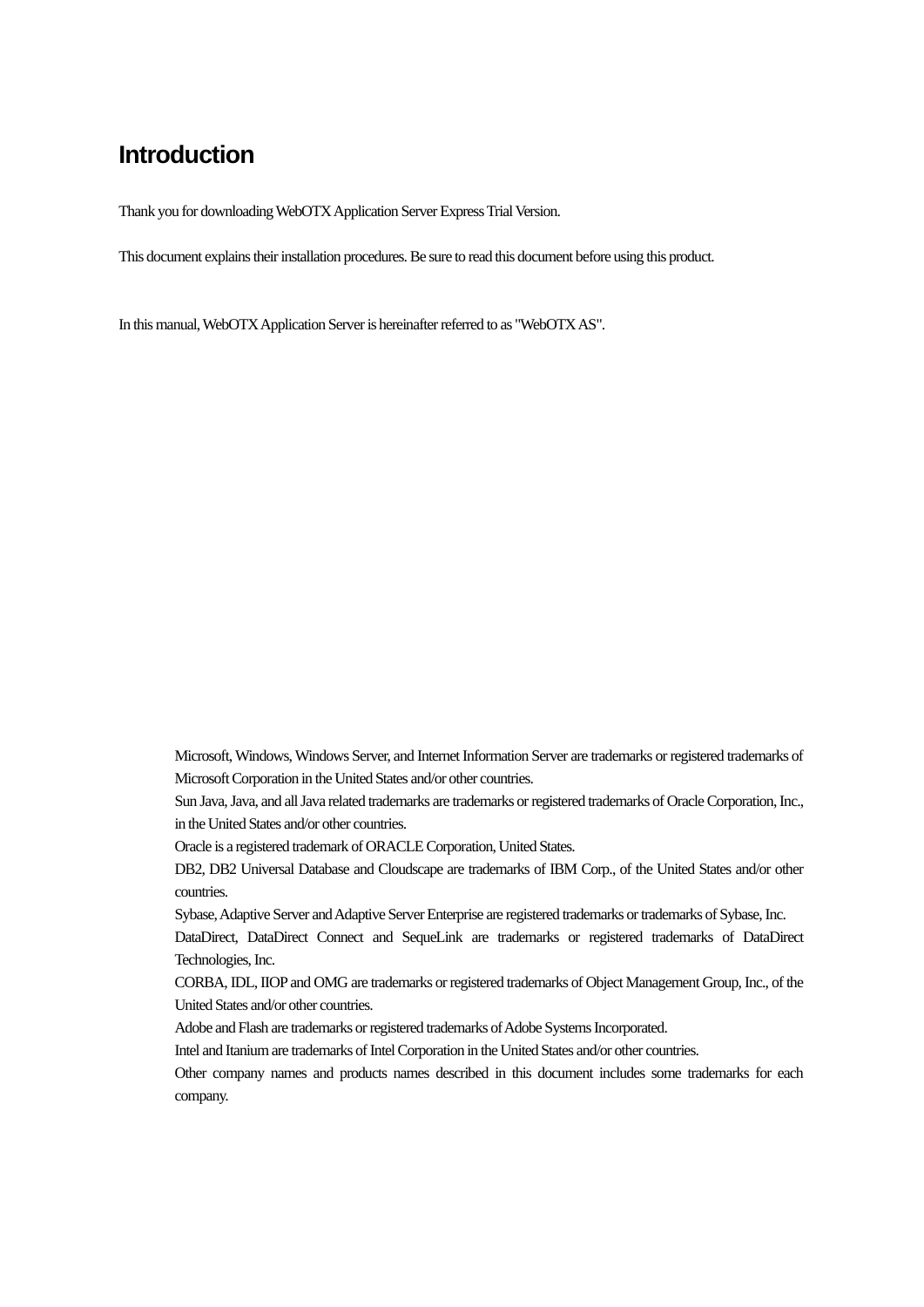# Table of Contents

| 1. Operating Environment 1   |     |
|------------------------------|-----|
|                              |     |
|                              |     |
| 2. Installation Procedures 4 |     |
|                              |     |
|                              |     |
|                              |     |
|                              |     |
|                              | 26  |
|                              |     |
|                              |     |
| 4. Installing Other Items 30 |     |
|                              | -30 |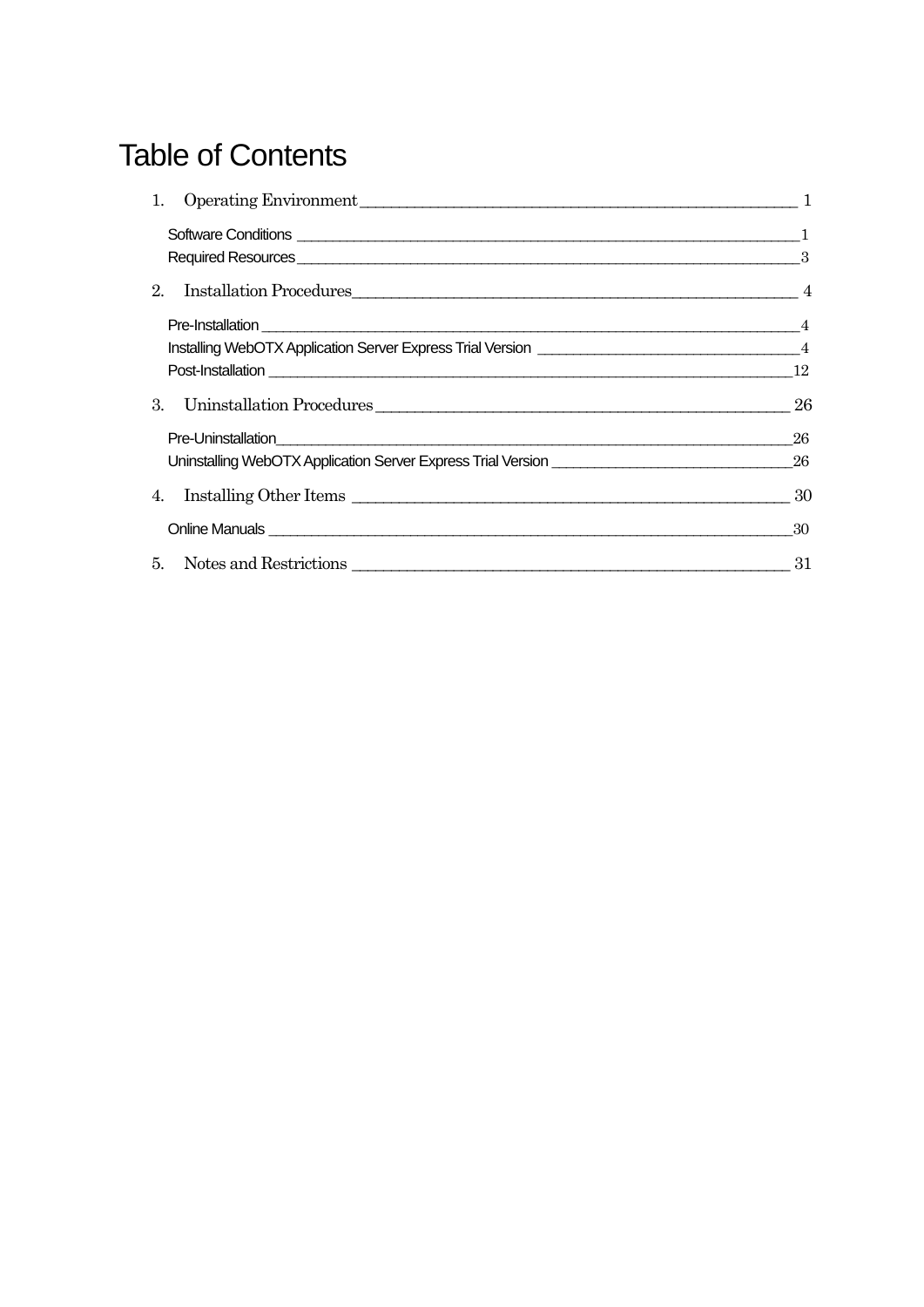# 1. Operating Environment

# Software Conditions

This section explains the operating system (OS) supported by WebOTX Application Server Express Trial Version, and the software required to use each function in the trial version.

Operating system (OS)

This product supports the following 32-bit operating systems.

**The trial version supports only 32-bit Windows operating systems.** 

Windows Server® 2008 Standard (\*1) Windows Server® 2008 Enterprise (\*1) Windows Server® 2008 Datacenter (\*1) Windows Server® 2003 R2, Standard Edition Windows Server® 2003 R2, Enterprise Edition Windows Server® 2003 R2, Datacenter Edition Windows Server® 2003, Standard Edition Windows Server® 2003, Enterprise Edition Windows Server® 2003, Datacenter Edition

(\*1) WebOTX AS Trial Version does not support Server Core.

Java 2 SDK, Standard Edition

WebOTX requires the **Java SE Development Kit (JDK)** during runtime. The following JDK versions are supported.

J2SE 5.0 Java SE 6

There are several cautions and restrictions regarding the versions of JDK that you may use: WebOTX supports only the JDKs that are provided by ORACLE Corporation.

## The Cautions when using J2SE 5.0

In an IPv6 network environment, JDK 5.0 Update 12 and later are supported. When using WebOTX in Windows Server 2008, JDK 5.0 Update 19 and later are supported. When using WebOTX in Windows Server 2008 SP2, JDK 5.0 Update 21 and later are supported.

The Cautions when using Java SE 6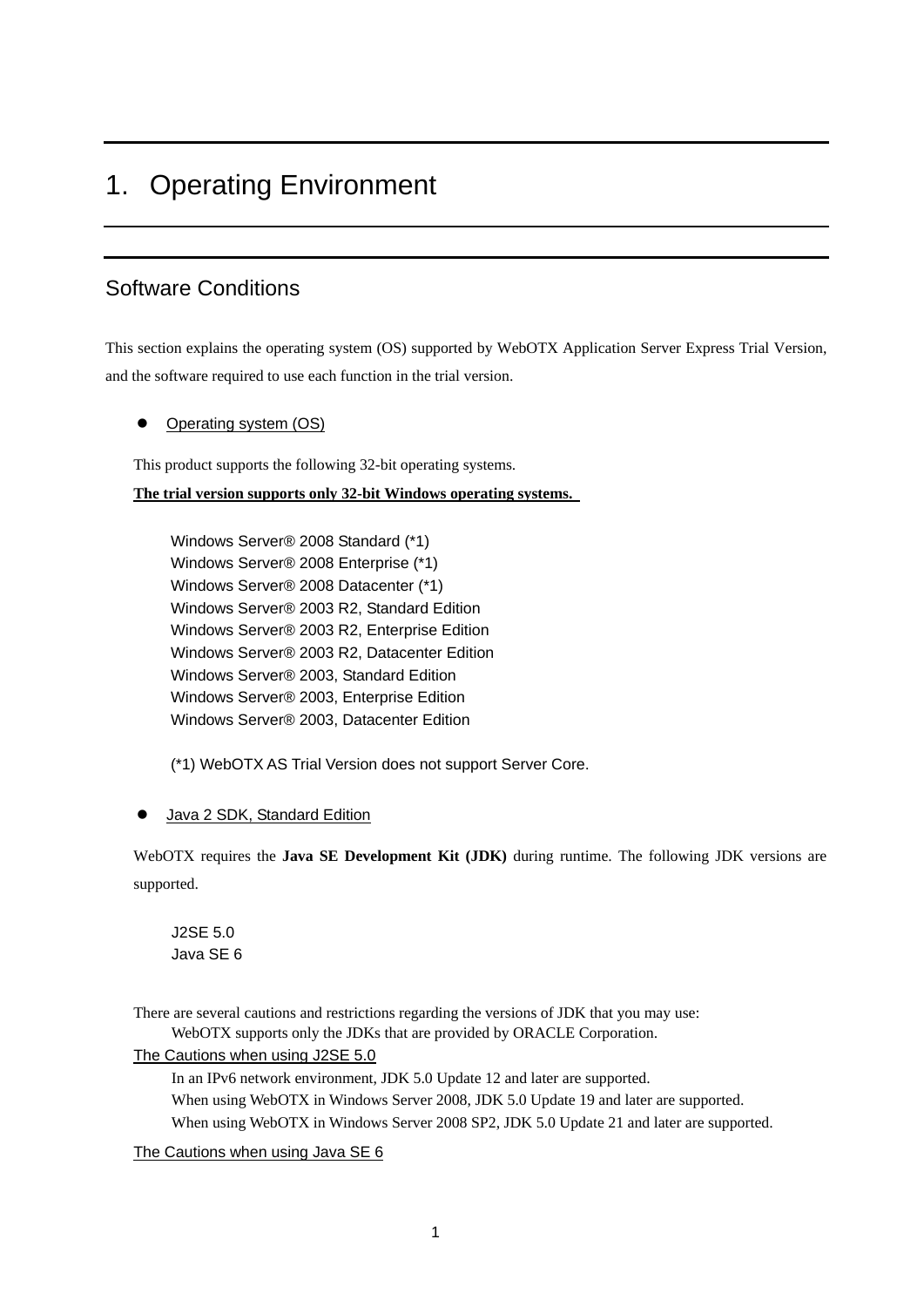When using the WebOTX system in Windows Server 2008, JDK 6 Update 16 and later are supported.

• Web browser plug-ins

For WebOTX V8.4, you can manage WebOTX runtime environment with the integrated management console using Ajax through a Web browser. You need Internet Explorer 6/7/8 or FireFox 3.0-3.6 when using this feature.

## Supported software - Web servers

This product supports the following Web servers.

Java-based Web server (\*1) WebOTX Web server 2.0.64 or later, 2.2.17 or later (\*2) Internet Information Services (IIS) 6.0, 7.0 Apache HTTP Server 2.0.64 or later, 2.2.17 or later Oracle iPlanet Web Server 6.1, 7.0

\*1) "Java-based Web server" is installed by necessity.

\*2) The WebOTX Web server is based on the Apache HTTP Server 2.0.64/2.2.17.

## **•** Supported software - Database server

WebOTX supports the following database products.

WebOTX AS is designed to support connection to any DBMS through JDBC drivers compliant to JDBC 2.0 -JDBC 4.0 specifications. Users must obtain and install the JDBC driver bundled with their database server if an application connects to the database server using original technology, or to connect through the JDBC data source provided by WebOTX AS, or to execute JTA transactions linked to WebOTX Transaction services. The following JDBC drivers have been verified to operate with WebOTX AS.

|                  | <b>JDBC Vendor</b> | <b>JDBC</b> driver | Supported database server              | <b>Remarks</b> |
|------------------|--------------------|--------------------|----------------------------------------|----------------|
|                  |                    | type               |                                        |                |
|                  | Oracle             | Type 2, 4          | Oracle9i Database Release 2 (9.2.0)    | $(*1)$         |
|                  |                    |                    | Oracle Database 10g Release 1 (10.1.0) |                |
|                  |                    |                    | Oracle Database 10g Release 2 (10.2.0) |                |
|                  |                    |                    | Oracle Database 11g Release 1 (11.1.0) |                |
|                  |                    |                    | Oracle Database 11g Release 2 (11.2.0) |                |
|                  | IBM                | Type 4             | DB2 Universal Database 8.1.4           |                |
|                  |                    |                    | DB <sub>2</sub> V <sub>9.1</sub>       |                |
|                  | Microsoft          | Type 4             | Microsoft SQL Server 2000              |                |
|                  |                    |                    | Microsoft SQL Server 2005              |                |
|                  |                    |                    | Microsoft SQL Server 2008              |                |
| Type 4<br>Sybase |                    |                    | Sybase Adaptive Server Enterprise 12.5 |                |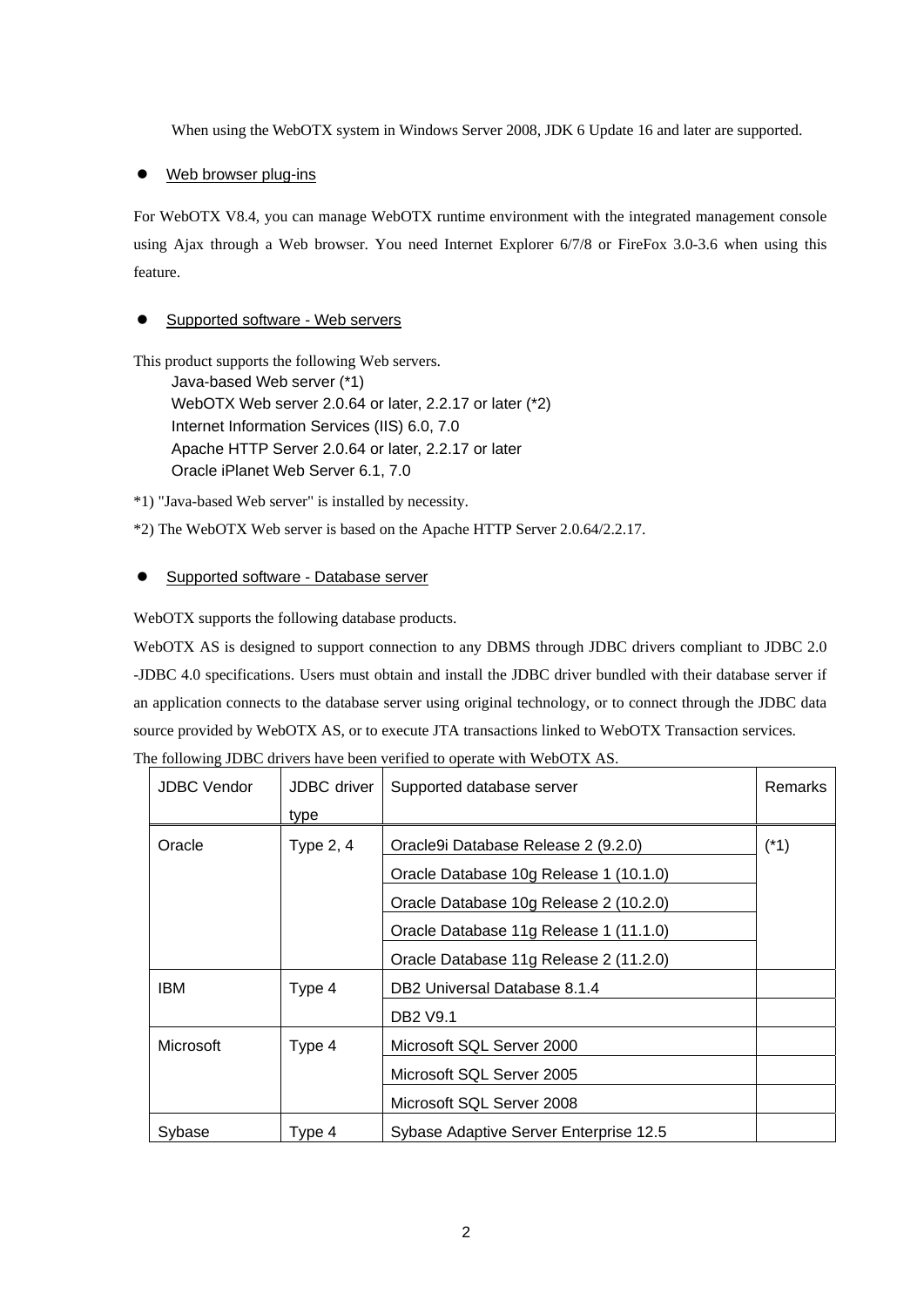| <b>DataDirect</b> | Type 4 | Oracle connection via "Connect for JDBC 3.3 or    |        |
|-------------------|--------|---------------------------------------------------|--------|
|                   |        | later"                                            |        |
|                   | Type 3 | Oracle connection via "SequeLink for JDBC 5.0"    |        |
| PostgreSQL        | Type 4 | PostgreSQL from 7.3.2 (JDBC driver 7.3 Build 113) | $(*2)$ |
| Development       |        | to 8.3.1 (JDBC driver 8.3 Build 603)              |        |
| Group             |        |                                                   |        |
| Cloudscape        | Type 4 | Cloudscape 3.0.3 (bundled with J2EE 1.3.1 SDK)    |        |
| Apache Derby      | Type 4 | Apache Derby $10.2.2.0 \sim 10.5.3$               |        |

WebOTX AS passes the Compatibility Test Suite for Java EE 5 specifications (Java EE CTS) when using "Connect for JDBC 3.5" with "Oracle 10g".

Other products such as MySQL Connector/J 5.0 may also be linked with WebOTX AS as long as their JDBC driver complies with JDBC 2.0 - JDBC 4.0 specifications. However, thorough testing is required.

Notes:

(\*1) The following patch must be applied in order to execute two-phase commits using functions in Oracle Real Application Cluster (RAC) and X/Open XA.

- PSR 9.2.0.7

- PSR 10.1.0.3

For details on patches, refer to information provided by Oracle.

(\*2) To use the two-phase commit protocol with PostgreSQL, install PostgreSQL 8.1 and JDBC driver version 8.1-404.

# Required Resources

This section explains the amount of hard drive space required installing WebOTX AS, and the amount of memory required during the installation and subsequent initialization.

The hard drive space requirement shown below is for a full installation of all features and products. Please note that this does not include the drive space needed for other software components such as the C compiler and JDK (J2SE SDK).

The memory requirements are based on operation using the defaults selected during installation.

- **•** Hard disk space requirements 200 MB
- **Memory requirements**

For 32-bit OS (x86) 256 MB minimum, 512 MB or greater recommended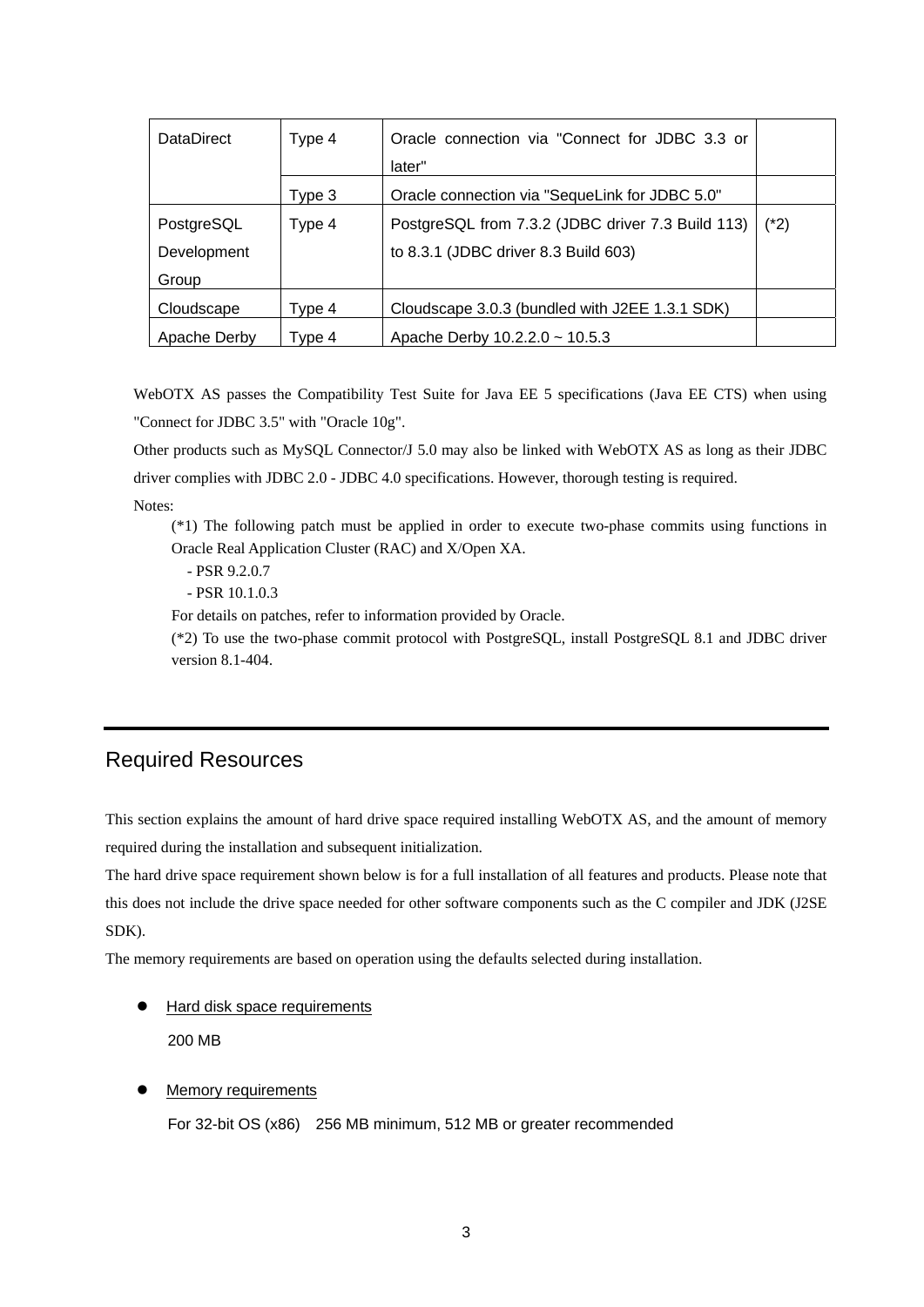# 2. Installation Procedures

# Pre-Installation

Take note of the following before installing.

- z Download the installer of WebOTX AS Express Trial Version (i.e. **OTXEXP84e.exe**) from WebOTX web page before.
- WebOTX online manuals describe installation procedures in detail. The manuals are available from WebOTX web page.
- The user installing this product must be a member of the Administrators group and have Administrator privileges.
- The WebOTX installer will setup Java during the installation process. Make sure that the JDK (J2SE SDK) **is already installed before installing WebOTX.** If not, install the JDK before installing WebOTX.
- If a Web server such as Microsoft Internet Information Service (IIS) or Oracle iPlanet Web Server is running before installing WebOTX, settings such as the port numbers used by WebOTX may be duplicated. To avoid this problem, stop the Web server temporarily. For stopping procedures, refer to the manual for your Web server.

# Installing WebOTX Application Server Express Trial Version

## (1) **Launching the installer**

Launch **OTXEXP84e.exe** file which is an installer of WebOTX AS Express V8.4 Trial Version for Windows. The InstallShield installer will start and display the message "Preparing to install...", followed by the dialog

bellow. Click [Next].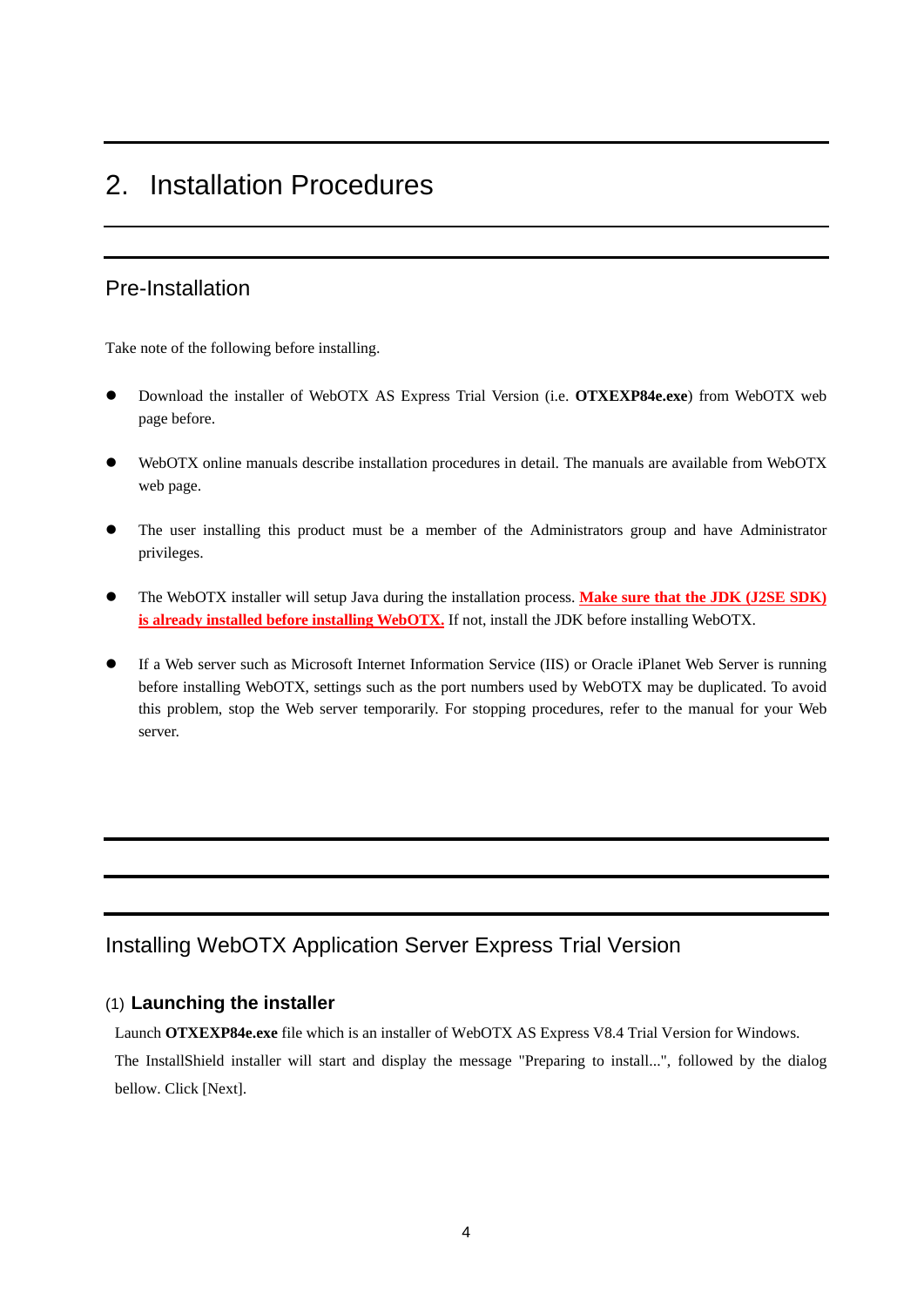

# (2) **[Customer Information] dialog**

When the [Customer Information] dialog appears, enter your name and organization information in the [User Name] and [Organization] text boxes. Enter **NOREGISTEXP** in the [License Key] box. Verify the information is entered correctly and click [Next].

| WebOTX Application Server Express V8.4 - InstallShield Wizard |          |           | $\vert x \vert$ |
|---------------------------------------------------------------|----------|-----------|-----------------|
| <b>Customer Information</b>                                   |          |           | <b>WebCTX</b>   |
| Please enter your information.                                |          |           |                 |
| User Name:                                                    |          |           |                 |
| <b>UserName</b>                                               |          |           |                 |
| Organization:                                                 |          |           |                 |
| CompanyName                                                   |          |           |                 |
| License Key:                                                  |          |           |                 |
|                                                               |          |           |                 |
|                                                               |          |           |                 |
|                                                               |          |           |                 |
|                                                               |          |           |                 |
|                                                               |          |           |                 |
| InstallShield                                                 |          |           |                 |
|                                                               | $<$ Back | $N$ ext > | Cancel          |

# (3) **[Installed JDK Folder] dialog**

The [Installed JDK Folder] dialog appears. Select the folder for JDK (J2SE SDK) already installed on your PC, then click [Next].

If the environment variable for "**JAVA\_HOME**" has been set, the path set for this variable will be shown.

If more than one JDK is installed, the folder for the most recently installed JDK will be shown.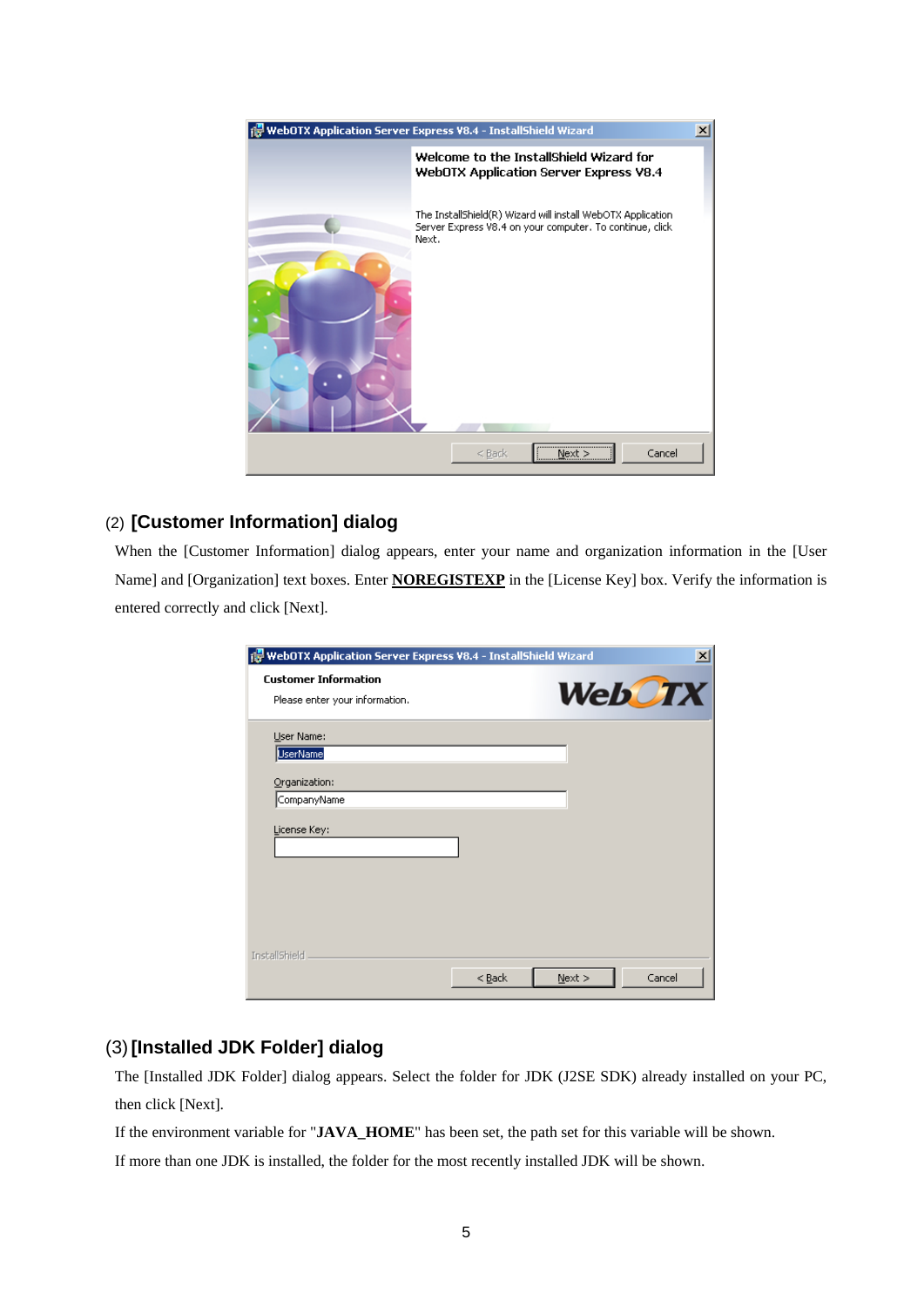Click [Change] if you want to select another folder for JDK installed.

|               | WebOTX Application Server Express V8.4 - InstallShield Wizard<br>×l                                                                        |
|---------------|--------------------------------------------------------------------------------------------------------------------------------------------|
|               | <b>Installed JDK Folder</b><br><b>WebCTX</b><br>Click Next to install to this folder, or click Change to install to<br>a different folder. |
|               | Installed JDK folder to:                                                                                                                   |
|               | Change<br>C:\Program Files\Java\jdk1.6.0_04\                                                                                               |
|               |                                                                                                                                            |
|               |                                                                                                                                            |
|               |                                                                                                                                            |
|               |                                                                                                                                            |
|               |                                                                                                                                            |
|               |                                                                                                                                            |
| InstallShield |                                                                                                                                            |
|               | <br>Cancel<br>$<$ Back<br>Next                                                                                                             |

## (4) **[Destination Folder] dialog**

The [Destination Folder] dialog appears. Confirm the destination folder and click [Next]. Click [Change] if you want to change the destination folder.

If other WebOTX products have been installed, select the same folder.



# (5) **[Custom Setup] dialog**

The [Custom Setup] dialog appears. Select the features to install and click [Next].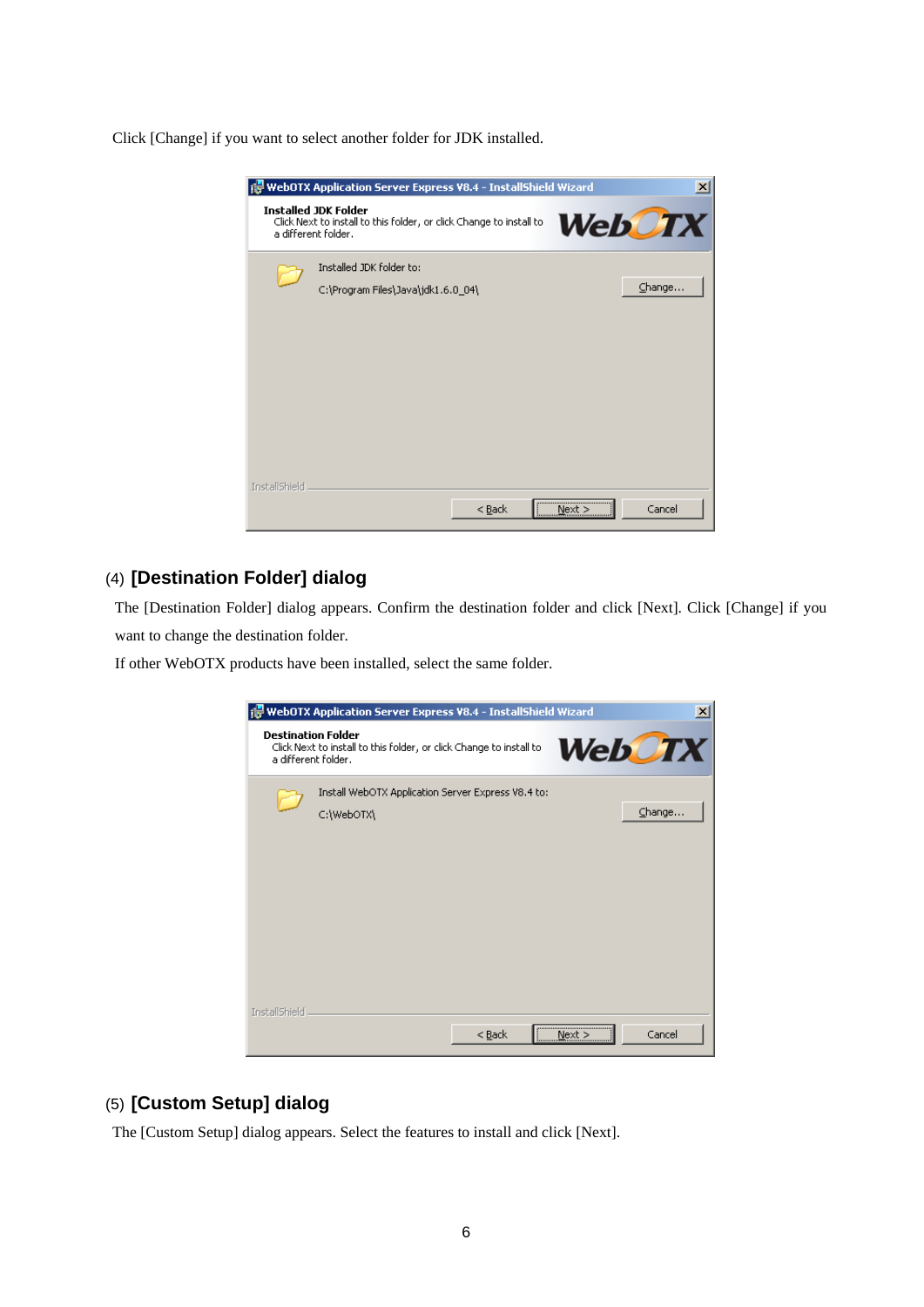| WebOTX Application Server Express V8.4 - InstallShield Wizard            | ×                                                                                                               |
|--------------------------------------------------------------------------|-----------------------------------------------------------------------------------------------------------------|
| <b>Custom Setup</b><br>Select the program features you want installed.   | <b>WebCTX</b>                                                                                                   |
| Click on an icon in the list below to change how a feature is installed. |                                                                                                                 |
| WebOTX Application Server<br>…⊟<br>白…… × ▼   Web Server                  | Feature Description<br>Installs WebOTX Application<br>Server Express V8.4.<br>This feature requires 1KB on      |
|                                                                          | your hard drive. It has 0 of 1<br>subfeatures selected. The<br>subfeatures require 134MB on<br>your hard drive. |
| Install to:                                                              |                                                                                                                 |
| C:\WebOTX\                                                               |                                                                                                                 |
| <b>InstallShield</b>                                                     |                                                                                                                 |
| $<$ Back<br>Help<br>Space                                                | Cancel<br>Next                                                                                                  |

The meanings of each icon in the list are explained below.

| Icon           | Description                                                               |  |
|----------------|---------------------------------------------------------------------------|--|
| Web Server     | Installs the WebOTX Web server. This feature is not installed by default. |  |
|                | $(*1)$                                                                    |  |
|                | The lower level icon allows you to select [Web Server 2.0] or [Web Server |  |
| $2.2$ ].       |                                                                           |  |
| Web Server 2.0 | Installs the Web Server (Apache HTTP Server 2.0.64 based). (*2)           |  |
| Web Server 2.2 | Installs the Web Server (Apache HTTP Server 2.2.17 based). (*2)           |  |

- (\*1) It is not necessary to select [WebOTX Server] from the installer if you will be using the Java based Web Server built into WebOTX, or if WebOTX AS will be linking to an external Web Server such as Microsoft Internet Information Service (IIS).
- (\*2) In this trial version, SSL (Secure Socket Layer) communication features are not installed. In commercial versions, the features are installed when you select [Web Server 2.0] or [Web Server 2.2].

## (6) **[Create a user domain] dialog**

The [Create a user domain] dialog appears. Set whether to create a user domain or not, and then click [Next]. The default is to create an administration domain (WebOTXAdmin) and user domain.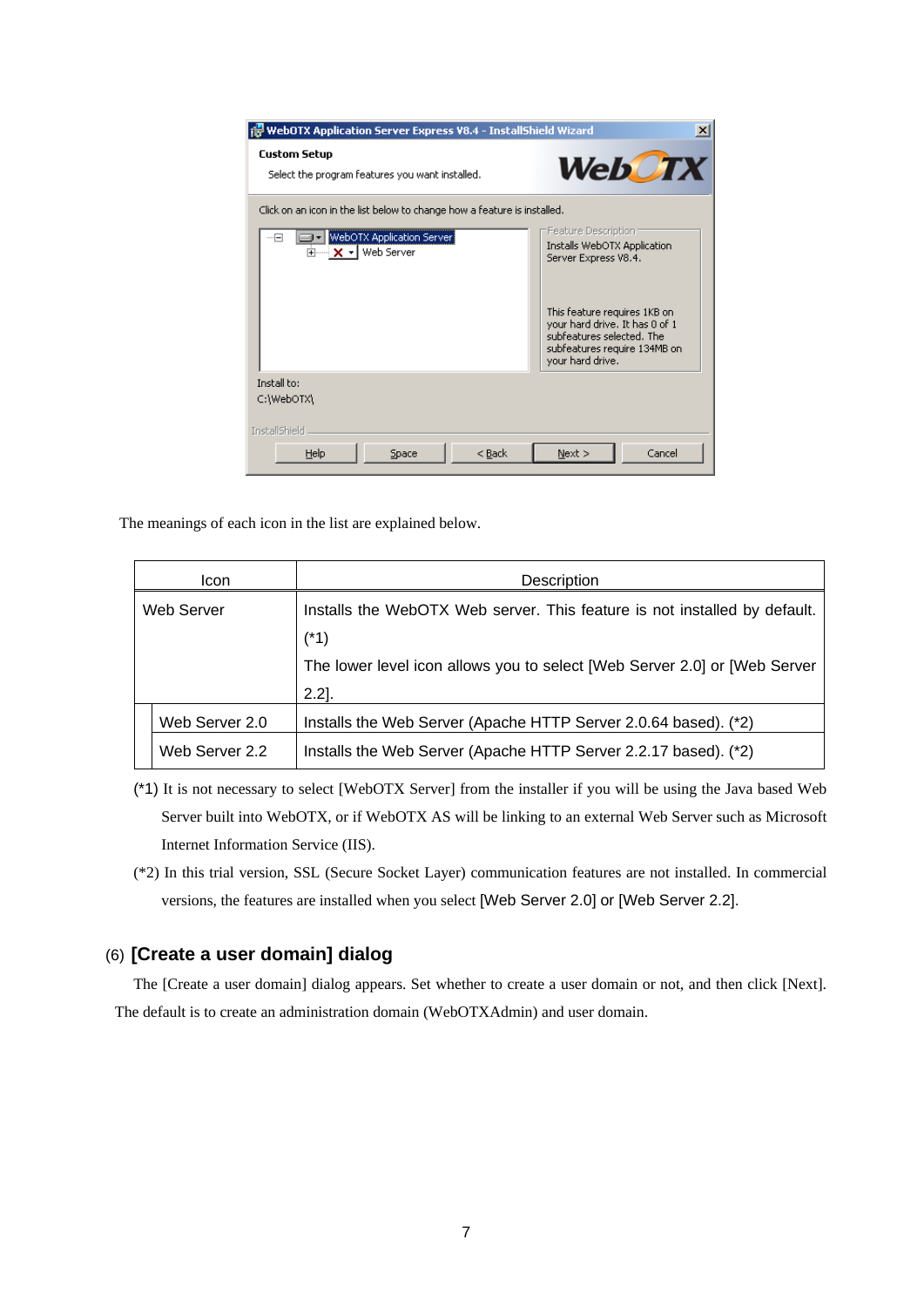| <b>WebOTX Application Server Express V8.4</b>                                                                                                                                                                                                                                              |
|--------------------------------------------------------------------------------------------------------------------------------------------------------------------------------------------------------------------------------------------------------------------------------------------|
| Create a user domain<br><b>WebCTX</b><br>Specify whether to create a user domain.                                                                                                                                                                                                          |
| Specify whether to create a user domain.<br><b>User Domain</b><br>.<br>Create an administration domain and a user domain.<br>G<br>Create an administration domain (WebOTXAdmin) and a user domain.<br>C Create an administration domain.<br>Cretae an administration domain (WebOTXAdmin). |
| InstallShield<br>Cancel<br>$<$ Back(B)<br>Next(N) >                                                                                                                                                                                                                                        |

| lcon.          |      | Description                                                              |
|----------------|------|--------------------------------------------------------------------------|
| Create         | an   | Creates an administration domain (WebOTXAdmin) and user domain. The      |
| administration |      | user domain information (domain user name, number of HTTP/HTTPS          |
| domain<br>and  | user | port), enter the next dialog.                                            |
| domain         |      |                                                                          |
| Create         | an   | Creates an administration domain (WebOTXAdmin) only. After installation, |
| administration |      | the user runs otxadmin.bat command to create a domain name.              |
| domain         |      |                                                                          |

# (7) **[Setting of the user domain] dialog**

When [Create an administration domain and user domain] is selected, the [Setting of the user domain] dialog appears. Specify the domain user information (a domain name and numbers of HTTP/HTTPS port) and then click [Next].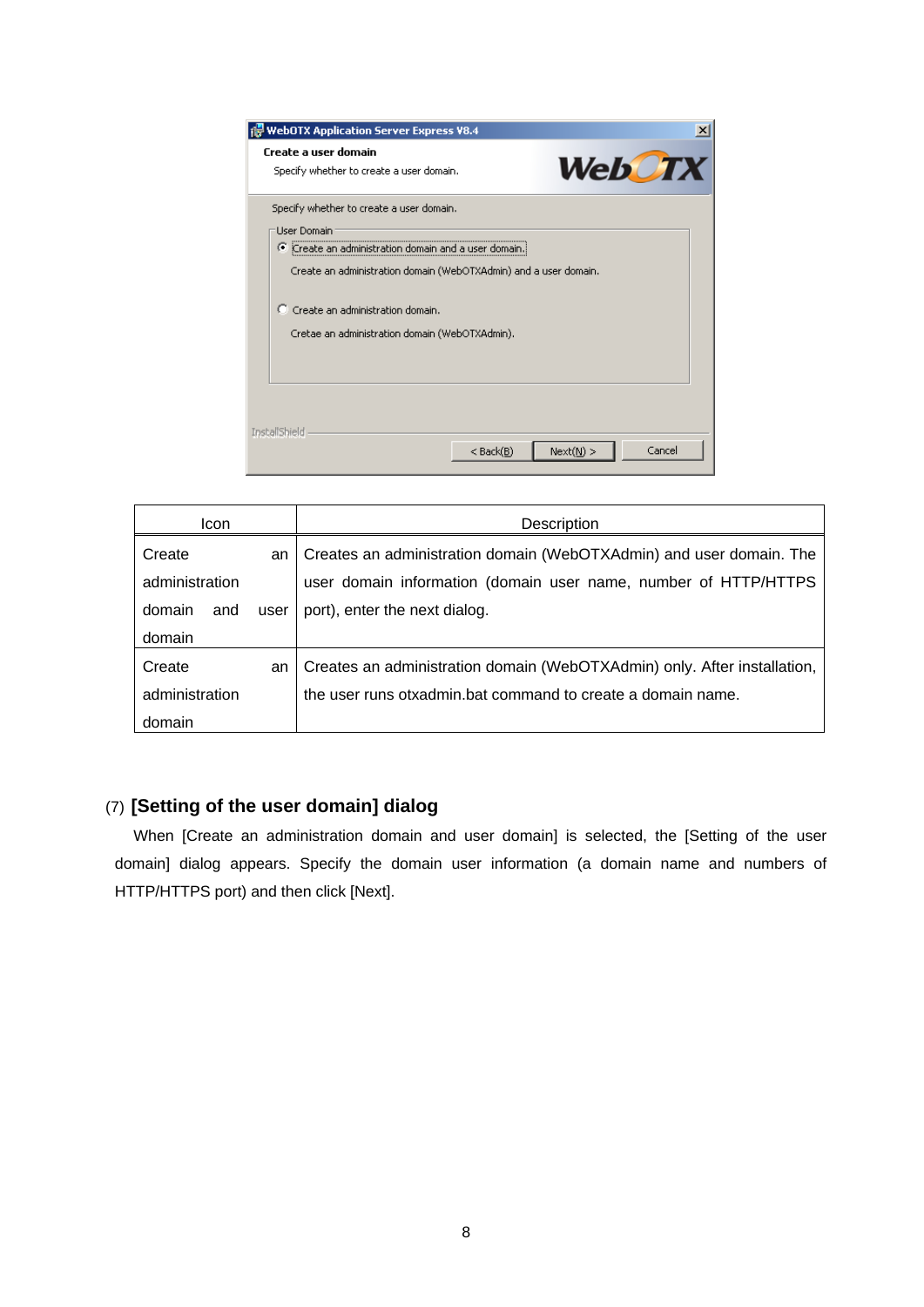| WebOTX Application Server Express V8.4                                                 | ×      |
|----------------------------------------------------------------------------------------|--------|
| Setting of the user domain<br><b>WebCTX</b><br>Specify the setting of the user domain. |        |
| The user domain name and HTTP/HTTPS port number are spesified.                         |        |
| User Domain<br>domain1<br>Domain Name:<br>180<br>HTTP Port:<br>443<br>HTTPS Port:      |        |
| InstallShield<br>$<$ Back<br>$Next$ >                                                  | Cancel |

| lcon.             | Description                                                                |  |
|-------------------|----------------------------------------------------------------------------|--|
| Domain name       | Specify the user domain name. The default value is domain1.                |  |
|                   | Alphanumeric characters, hyphens $(-)$ and underscores $($ are available   |  |
|                   | for the user domain name. The user domain name must be up to 32            |  |
|                   | characters.                                                                |  |
| HTTP port         | Specify the HTTP port number used in the user domain. The default value    |  |
|                   | is 80. Make sure that this port number does not conflict with other port   |  |
|                   | numbers used by other products.                                            |  |
| <b>HTTPS</b> port | Specify the HTTPS port number used in the user domain. The default         |  |
|                   | value is 443. Make sure that this port number does not conflict with other |  |
|                   | port numbers used by other products.                                       |  |

# (8) **[Ready to Install the Program] dialog**

The [Ready to Install the Program] dialog appears. Click [Install].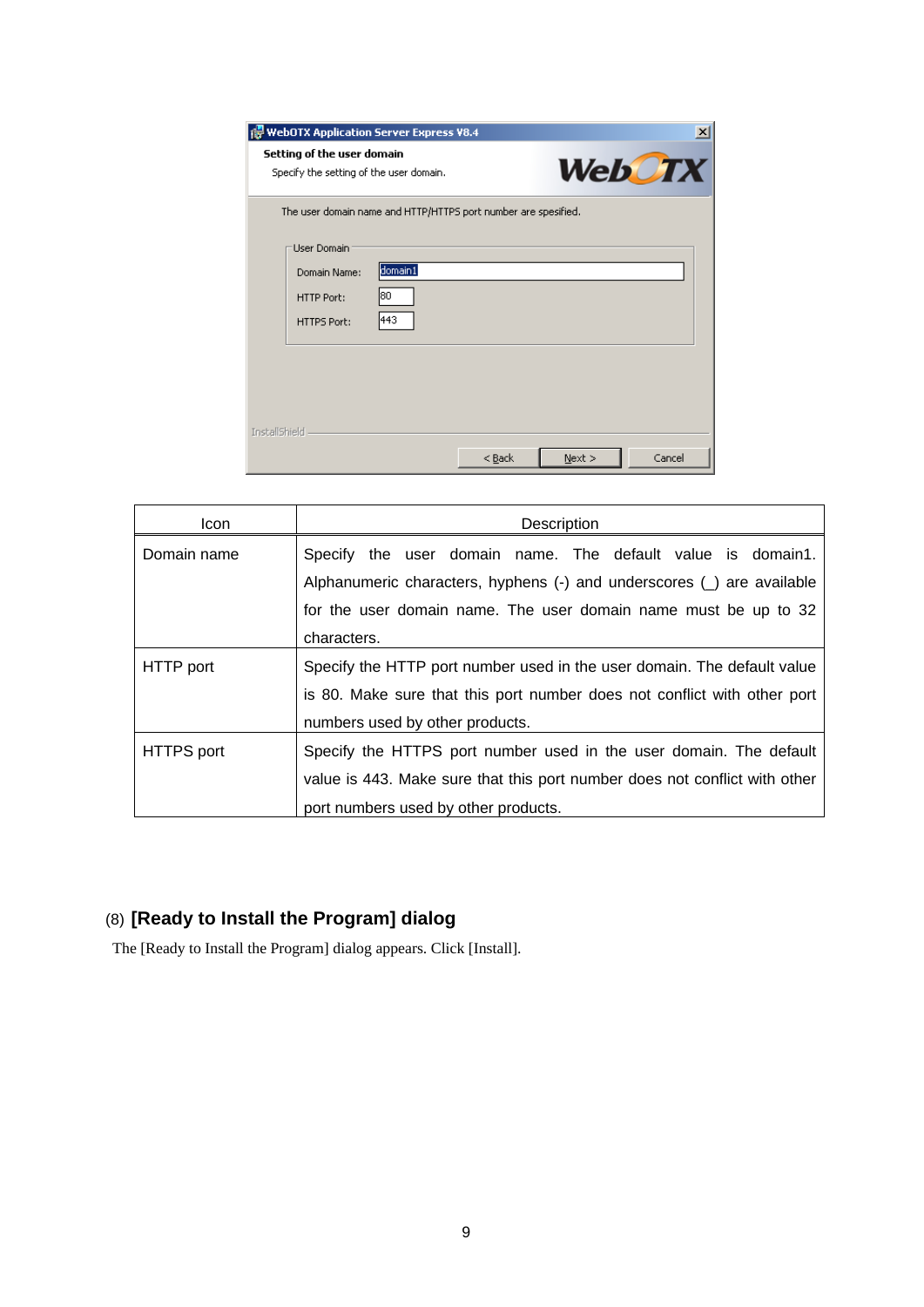| 侵 WebOTX Application Server Express V8.4 - InstallShield Wizard                                                                            | ×                 |
|--------------------------------------------------------------------------------------------------------------------------------------------|-------------------|
| <b>Ready to Install the Program</b><br>The wizard is ready to begin installation.                                                          | <b>WebCTX</b>     |
| Click Install to begin the installation.<br>If you want to review or change any of your installation settings, click Back. Click Cancel to |                   |
| exit the wizard.                                                                                                                           |                   |
|                                                                                                                                            |                   |
|                                                                                                                                            |                   |
|                                                                                                                                            |                   |
| InstallShield<br>$<$ Back                                                                                                                  | Install<br>Cancel |

# (9) **[Installing WebOTX Application Server Express V8.4] dialog**

The [Installing WebOTX Application Server Express V8.4] dialog appears and the installer starts copying files. The time required for setup will vary depending on the features selected. Please wait until all files are copied.



# (10) **[Building the WebOTX Application Server domains] dialog**

When all files have been copied, the following screen appears so that you can set the initial domain environment for WebOTX (WebOTXAdmin, domain1) with the Apache Ant command. Wait until the process in the screen completes. The execution results of Apache Ant can be viewed in the file <WebOTX\_installation\_folder>\ant\_setup.log.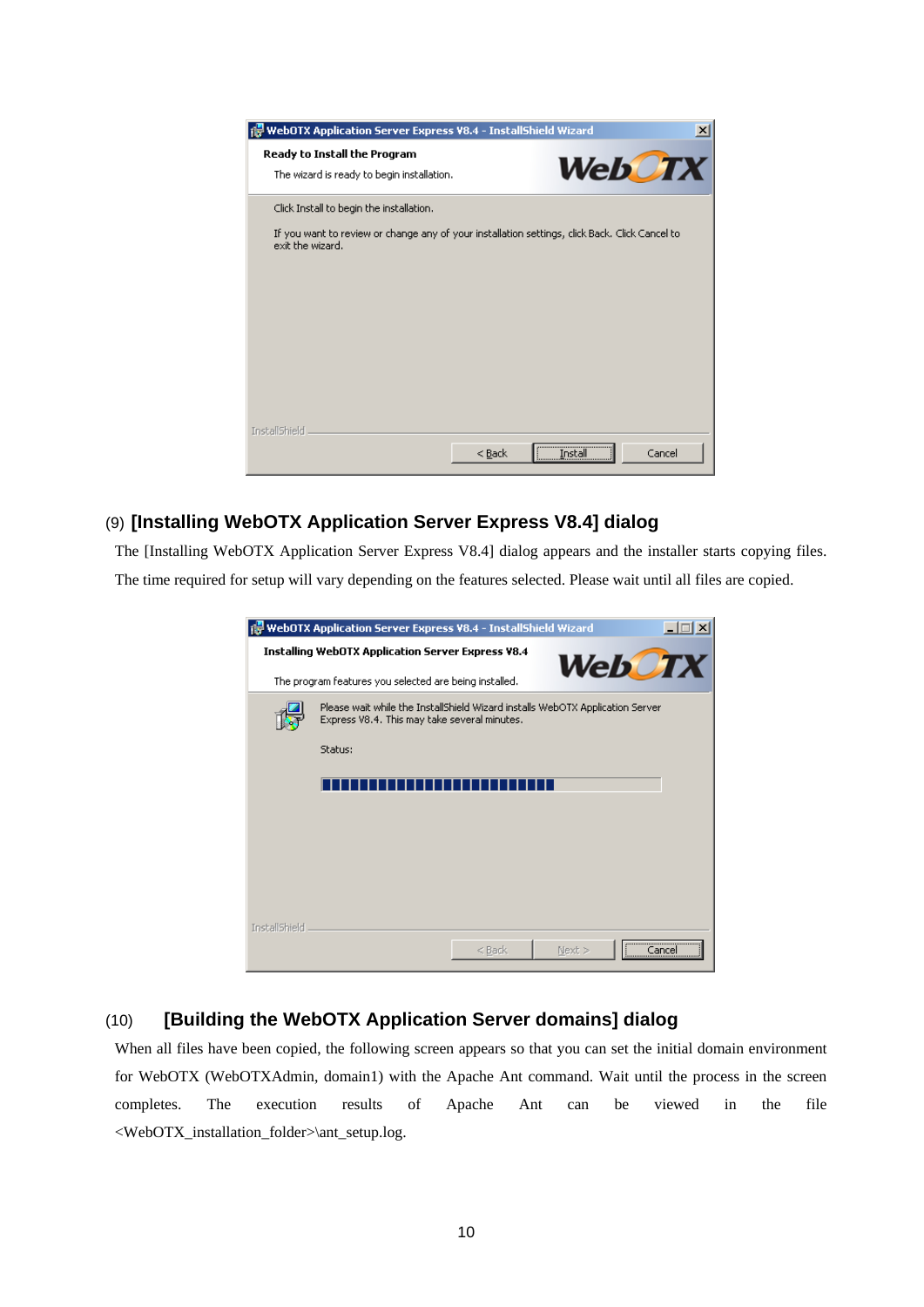

# (11) **[InstallShield Wizard Completed] dialog**

When the following screen appears, click [Finish]. The installation is completed.



## (12) **Restart the PC**

After the installation completes, restart the PC.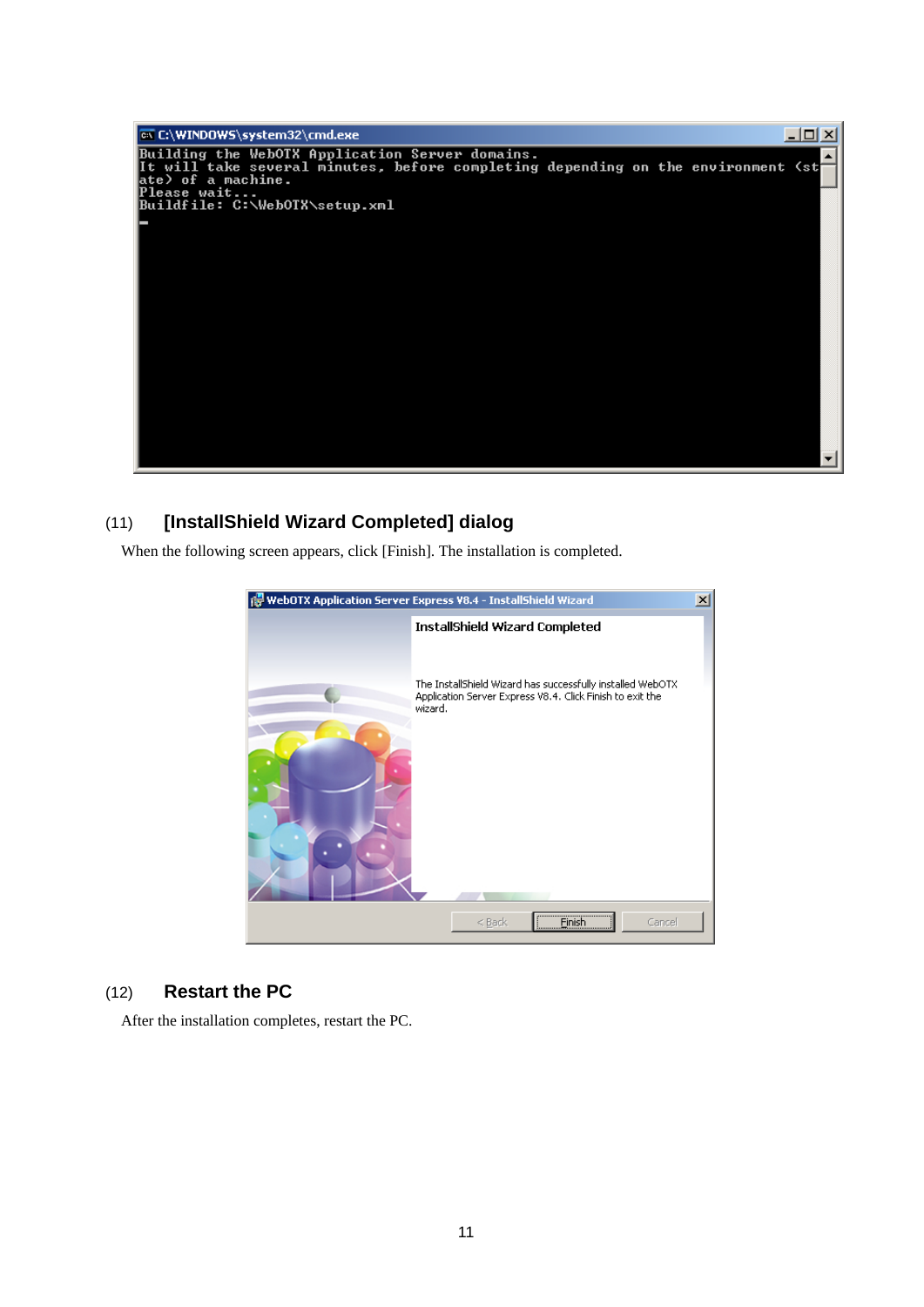# Post-Installation

The WebOTX AS installer will register several WebOTX services in the OS during the setup process. These services will be set to start when the OS boots. This means that these WebOTX services will be active after you complete the installation setup process and restart the PC.

#### Verifying the domains were created properly

You can verify that the two domains named "WebOTXAdmin" and "domain1" were created properly during the setup process, by checking their operating status.

Check that the service status is "Started".

The status of the WebOTX service can be verified by opening the Service Manager. Check the status of these services.

#### **WebOTX AS Agent Service**

Verify the operating status of the WebOTX domain using the administration command "otxadmin"

From the Windows [Start] menu, click [All Programs] - [WebOTX] - [Administration Command]. A prompt screen appears. At the prompt, type the command shown in bold letters below.

 Use "exit" to exit and "help" for online help. otxadmin> **list-domains**

Verify the status of domain1 and WebOTXAdmin are both "running"

 List of domains: domain1 **running** WebOTXAdmin **running**

Type "exit" to end.

otxadmin> **exit**

Domain creation will fail if the port number used by WebOTX is also used by another program already running, or if the local host name (local computer name) does not comply with RFC 1034 (DNS).

If the domains were not created, stop the program already started or use the netstat command to resolve the duplicate port number, or rename the local host name in accordance with RFC 1034 (DNS) (use a combination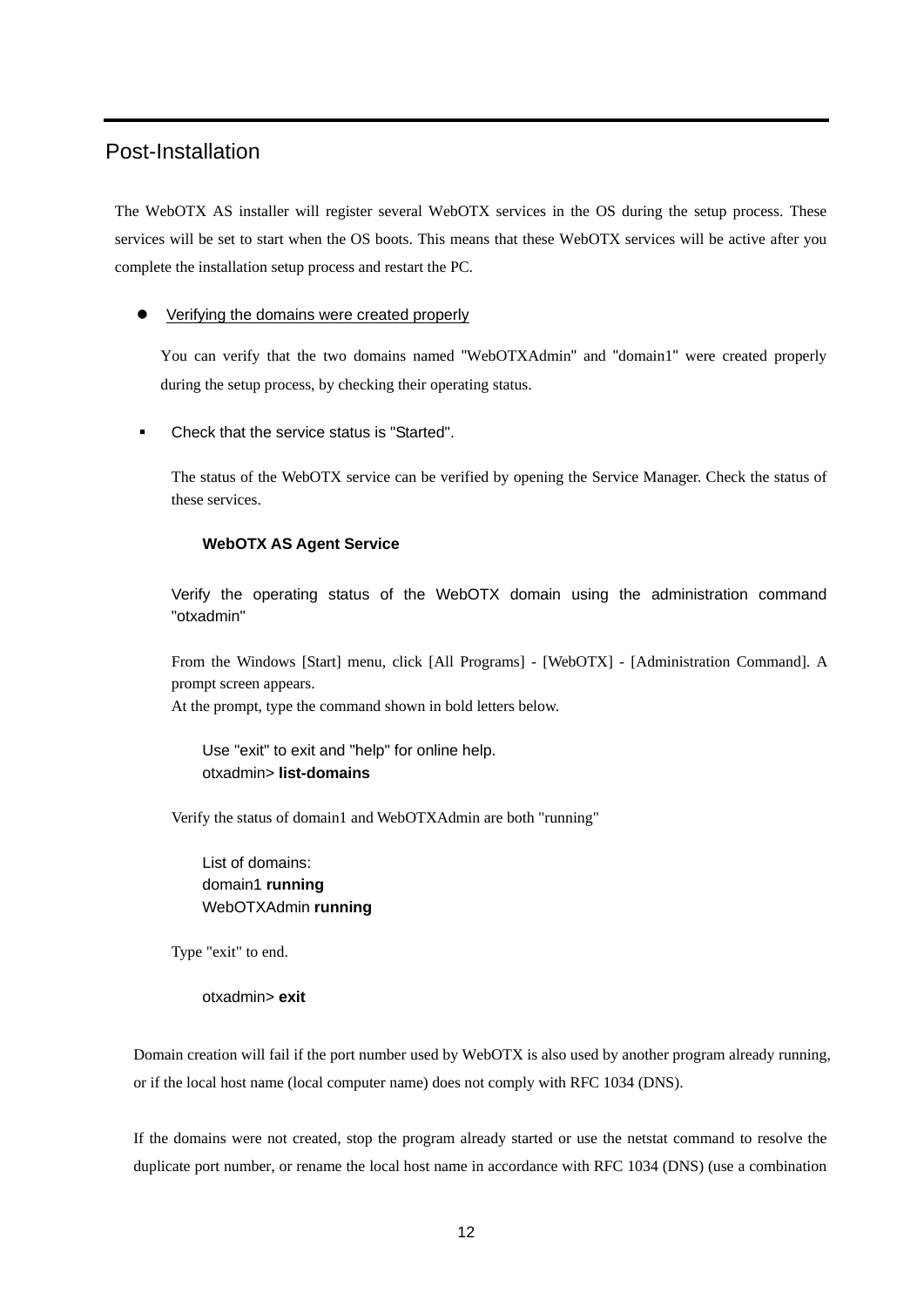of alphabetic characters from A to z, "." and "-"). Then execute the following command to create the domains. <WebOTX\_installation\_folder>\ant\_setup.bat

Exclusion of port numbers used by WebOTX AS from the range of applicable temporary ports

If the port numbers used by WebOTX AS coincide with the range of temporary ports assigned to the OS, problems such as the WebOTX failing to start will occur because the ports defined in the WebOTX AS service are already used by another application. Depending on the version of the OS you are using, note that different procedures.

For Windows Server 2003

In Windows Server 2003, the range of the temporary port is from 1024 to 5000. In this range, WebOTX uses name server port (2809) by default.

The port numbers used by WebOTX can be excluded from the temporary port range by executing the following batch script.

1. Select "Start"- "All Programs"- "Accessories"-"Command Prompt", and enter the following command:

 > **ReservPorts.bat install** Microsoft (R) Windows Script Host Version 5.6 Copyright (C) Microsoft Corporation 1996-2001. All rights reserved.

Add ReservPorts :[2809-2809]

ReservPorts registered Succeed! Please reboot the machine.

Note: Restart the OS to apply the settings.

For Windows Server 2008

In Windows Server 2008, the temporary port range can't be configured by ReservPorts.bat because of a change of specifications of Windows. When using Windows Server 2008, perform the following steps.

When the temporary port range of OS is default value and the domain is also created by default value, the port number does not overlap.

Therefore it isn't necessary to perform the following steps.

1. Select "Start"- "All Programs"- "Accessories"-"Command Prompt", and enter following command.

## > netsh int ipv4 show dynamicport tcp

> netsh int ipv4 show dynamicport udp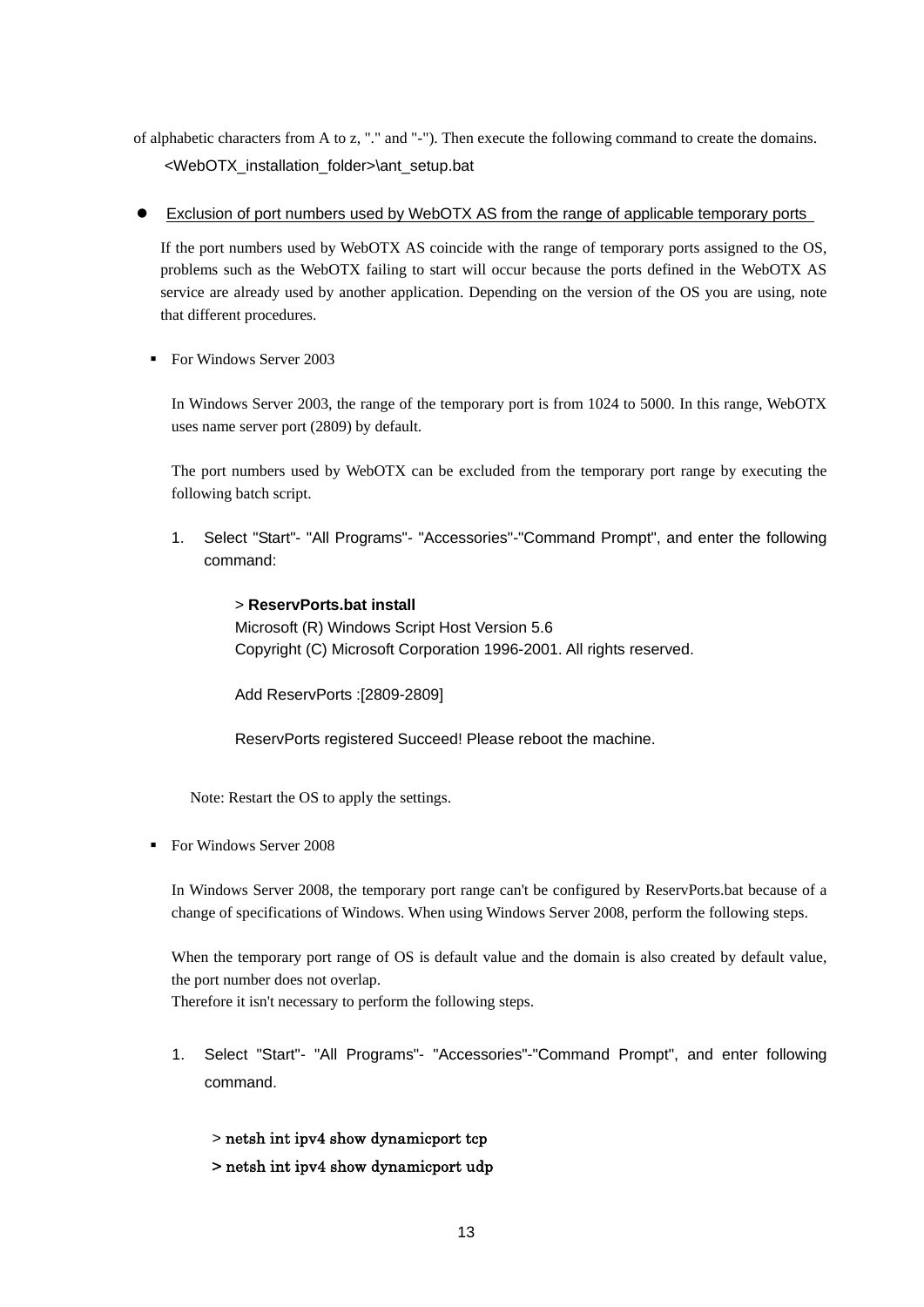2. Confirm the configured temporary port range from an execution result, and make sure that the port number used by the domain is not in the range.

Execution result example) ======================================= Protocol tcp Dynamic Port Range --------------------------------- Start Port : 49152 Number of Port : 16384 =======================================

In above case, the temporary port range is 49152-65536. Make sure that the port number used by the domain is not in this range.

3. When the port used by the domain is in the temporary port range in step 1, change the temporary port range. Execute following command, and adjust it so that the port used by the domain isn't included.

# > netsh int ipv4 set dynamicport tcp start=XXXXX num=YYYYY > netsh int ipv4 set dynamicport udp start=XXXXX num=YYYYY

Set the start port of temporary port in XXXXX and the number of ports used as temporary port in YYYYY.

- Checking the connectivity to the WebOTX from the Management Console
	- 1. Check if the status of the services is "Started".
	- 2. From Windows [Start] menu, click [Programs]-[WebOTX]-[Integrated Management Console]. A Web Browser window is displayed. (Note: Please user IE6/7/8 or Firefox2/3 for Web browser.)
	- 3. Input [username: admin], [password: adminadmin] and push the [Login] button.
	- 4. Login succeeds and welcome prompt is displayed.
	- 5. You can logout by clicking "Logout" button in the upper-right corner of the prompt.
- Linking operations with the Web Server

(Scope: To link an external Web server with the Web container in WebOTX)

In WebOTX AS, for HTTP/HTTPS services, Web containers in the feature layer in which servlets and JSPs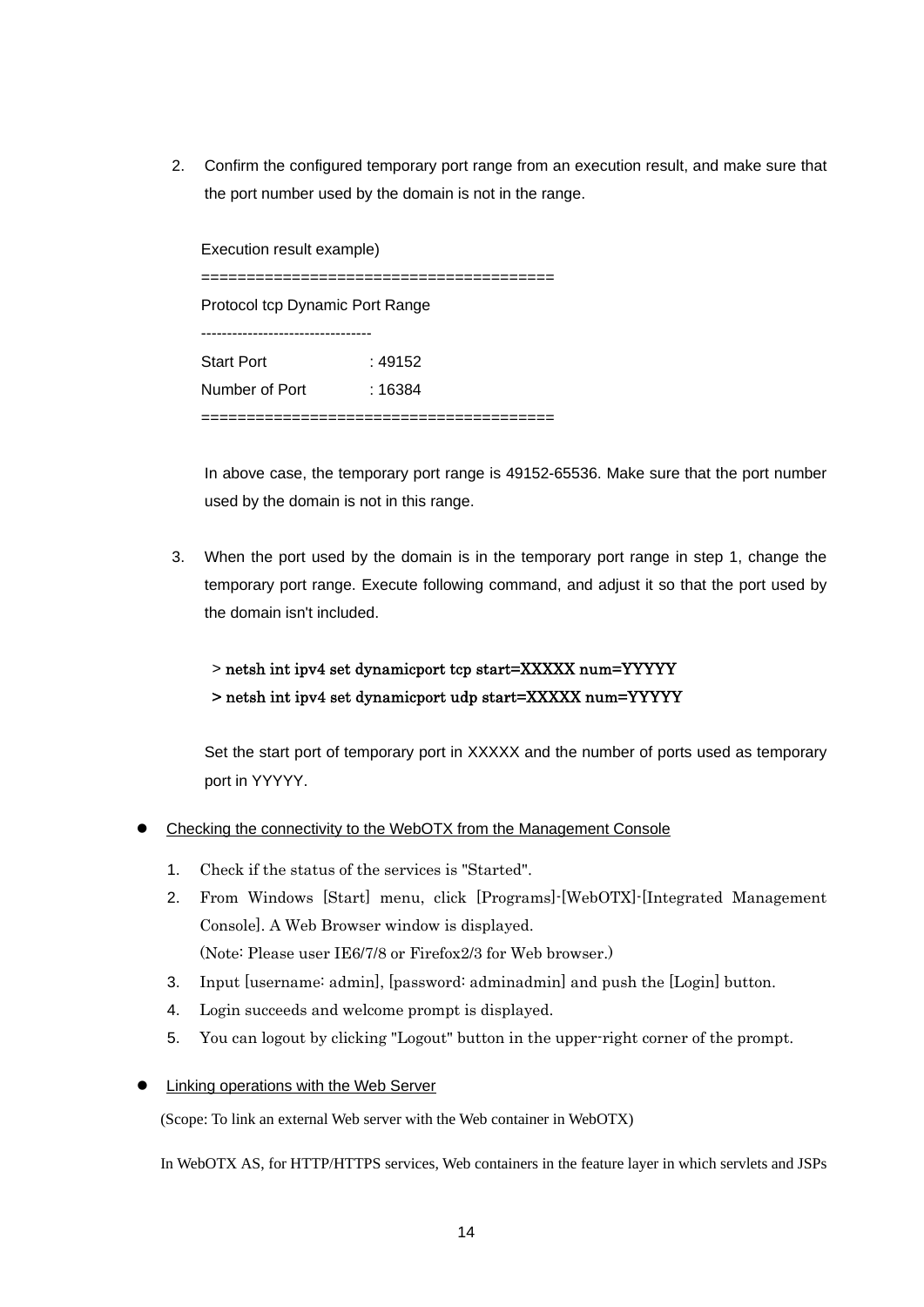run can work with Web server external to WebOTX. Supported Web servers are as follows:

- WebOTX Web Server
- Microsoft Internet Information Service
- **Apache HTTP Server**
- Oracle iPlanet Web Server

By using this cooperation, HTTP/HTTPS services can be made public on external Web server, and if HTTP has a context of servlet, external Web server redirects the request to the Web container within the WebOTX AS. The request is handled by the Web container.

If you want to prepare this configuration, you need to configure interface between Web container and Web Server.

Please note that the procedures described here may change depending on the Web server specified on the [Custom Setup] dialog during the installation.

1. If no Web server was selected You can either use the Java-based Web server built-into WebOTX, or link the Web container to a Web server other than the WebOTX Web server.

No action is necessary if you are using the Java-based Web server built into WebOTX. Proceed to the next step.

Action is necessary if the Web container is to be linked to a Web server product other than the WebOTX Web server.

2. If you selected the WebOTX Web server This involves linking the Web container with the WebOTX Web Server included with the WebOTX product.

In this case, no action is necessary because the link settings are made automatically during the setup process.

Proceed to the next step.

If the Web server and the Web container work on the different host, proceed to the [Stop the Server], and configure.

The rest of this section will explain the procedures for linking a Web server product other than the WebOTX Web server to the Web container.

## **a. Configuration for external Web Server to coordinate to WebOTX domains**

If you did not select the WebOTX Web Server, in default, internal Web Server has set. Here, we describe how to change the Web Server you use from internal one to external one.

1. Start the operation administration command.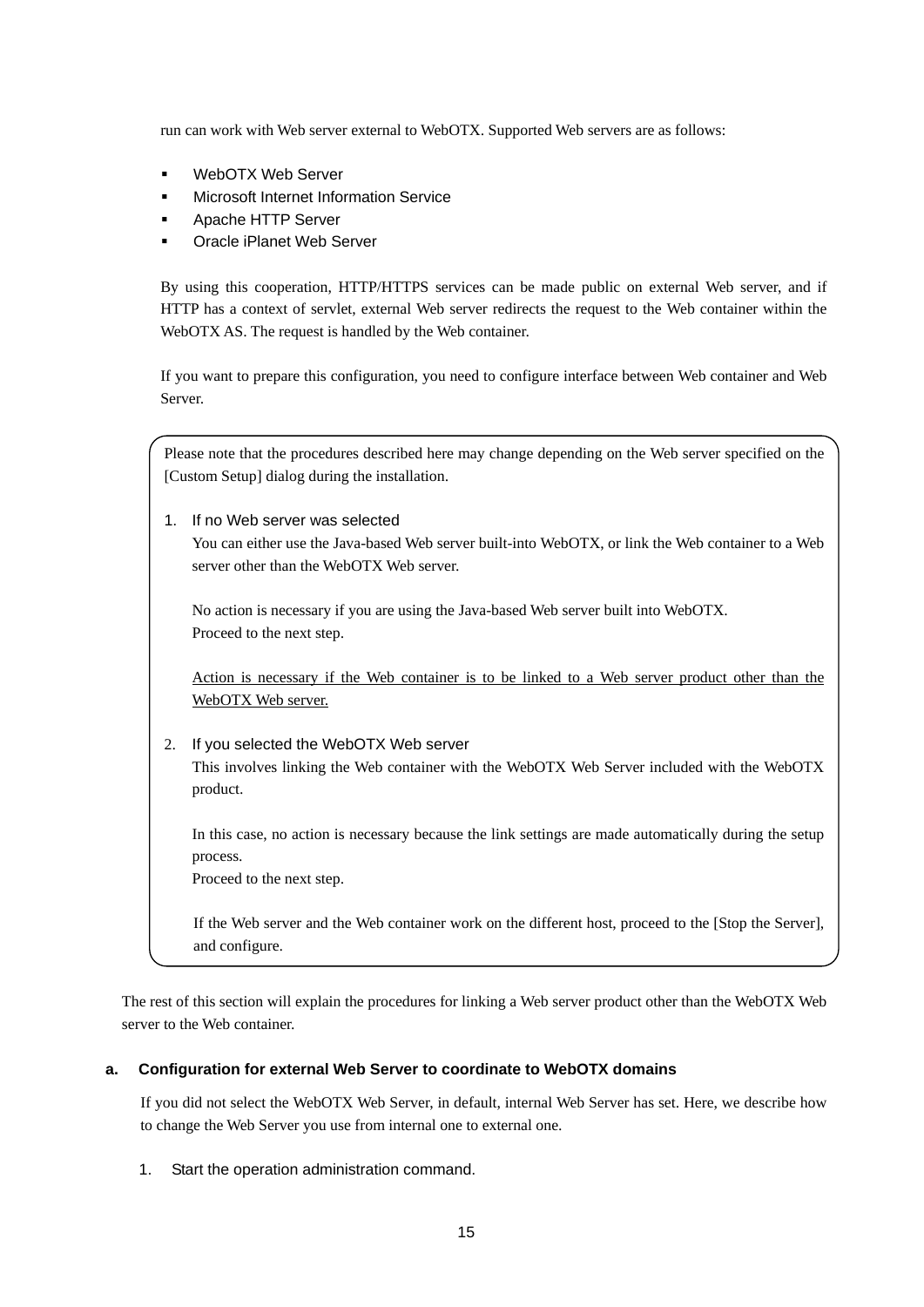Click [Start] - [Programs] - [WebOTX] and invoke [Administration Command]. Then log in first.

#### **otxadmin> login --user admin --password adminadmin**

2. Check the configuration of Web Server.

Execute the command as follows.

#### **otxadmin> get server.http-service.virtual-server.server.http-listeners**

The following results mean that the internal Web Server has set, so you need to follow a procedure.

## **server.http-service.virtual-server.server.http-listeners = http-listener-1,http-listener-2,ajp-listener-1**

The following results mean that the external Web Server has set, proceed to the [ b. Stopping Domain and External Web server ].

#### **server.http-service.virtual-server.server.http-listeners = ajp-listener-1**

If you have some domains to need this configuration, you must follow the procedure,[Configuration for external Web Server to coordinate to WebOTX domains], for each domain.

3. Execute the following command to check the target domain is running.

#### **otxadmin> list-domains**

The domain stopping, execute the command as follows to start it.

#### **otxadmin> start-domain <domain-name>**

4. Change the configuration for a domain.

Execute the following command to change the Web Server to use from the WebOTX's built-in Java-based Web Server to the external Web Server.

 **otxadmin> login --user admin --password adminadmin --port 6212 otxadmin> set server.http-service.virtual-server.server.http-listeners="ajp-listener-1" otxadmin> logout otxadmin> exit** 

#### **b. Stop the domain and external Web Server**

The above configuration is enabled when you restart the WebOTX services.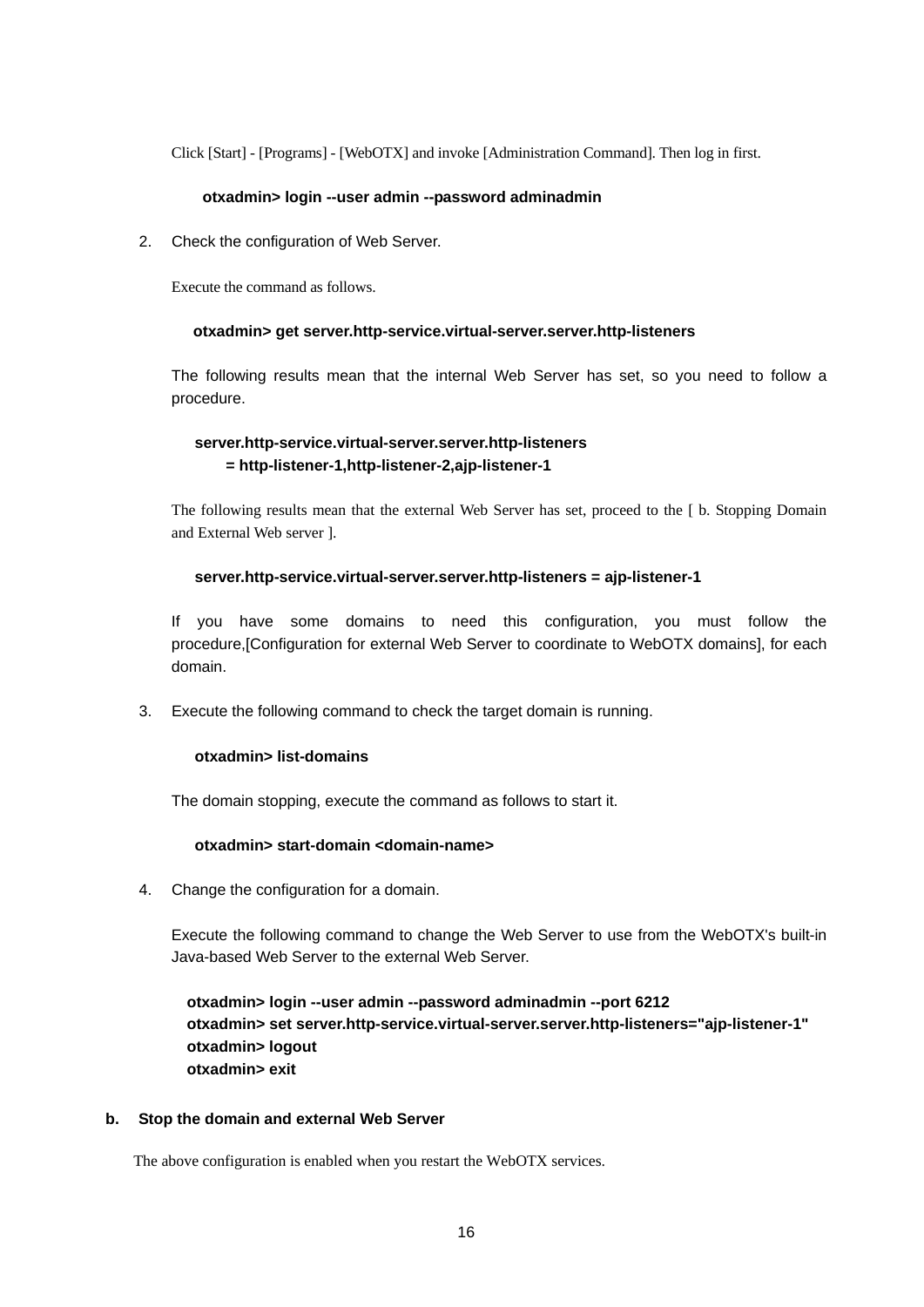1. First, execute the following command to stop the target domain.

#### **WebOTX AS Agent Service**

Execute the following command.

 **otxadmin> login --user admin --password adminadmin --port 6212 otxadmin> stop-domain <domain name> otxadmin> logout otxadmin> exit** 

2. Second, stop the external Web Server that you want to coordinate to the domain.

#### **c. Task before setting to external Web Server to coordinate to WebOTX.**

Using Sun Java System Web Server (Oracle iPlanet Web Server), you have to disable the Servlet/JSP Container where Sun Java System Web Server (Oracle iPlanet Web Server) works. Refer to the manual of Sun Java System Web Server (Oracle iPlanet Web Server).

After disabling the Servlet/JSP Container, you delete (or comment out) the following lines from the configuration file of the Web Server.

[Using Sun Java System Web Server (Oracle iPlanet Web Server) 6.1] <Object name="servlet"> ObjectType fn="force-type" type="text/html" Service fn="NSServletService" </Object>

[Using Sun Java System Web Server (Oracle iPlanet Web Server) 7.0]

```
<Object name="j2ee"> 
Service fn="service-j2ee" method="*" 
</Object>
```
After changing the configuration of external Web Server, if you refresh the configuration of Web Server by administrator, the comment which means the connecting information of Web Container may be lost. Once this information has been lost, you can not refresh the setting of Web Container. You should backup the configuration file of the Web Server. If you lost the configuration files without backup, refer to  $\lceil$  Cautions  $> 3$ . Web Container > 3.1. Cautions of Web Container | [What you must do before setting a linkage with Sun Java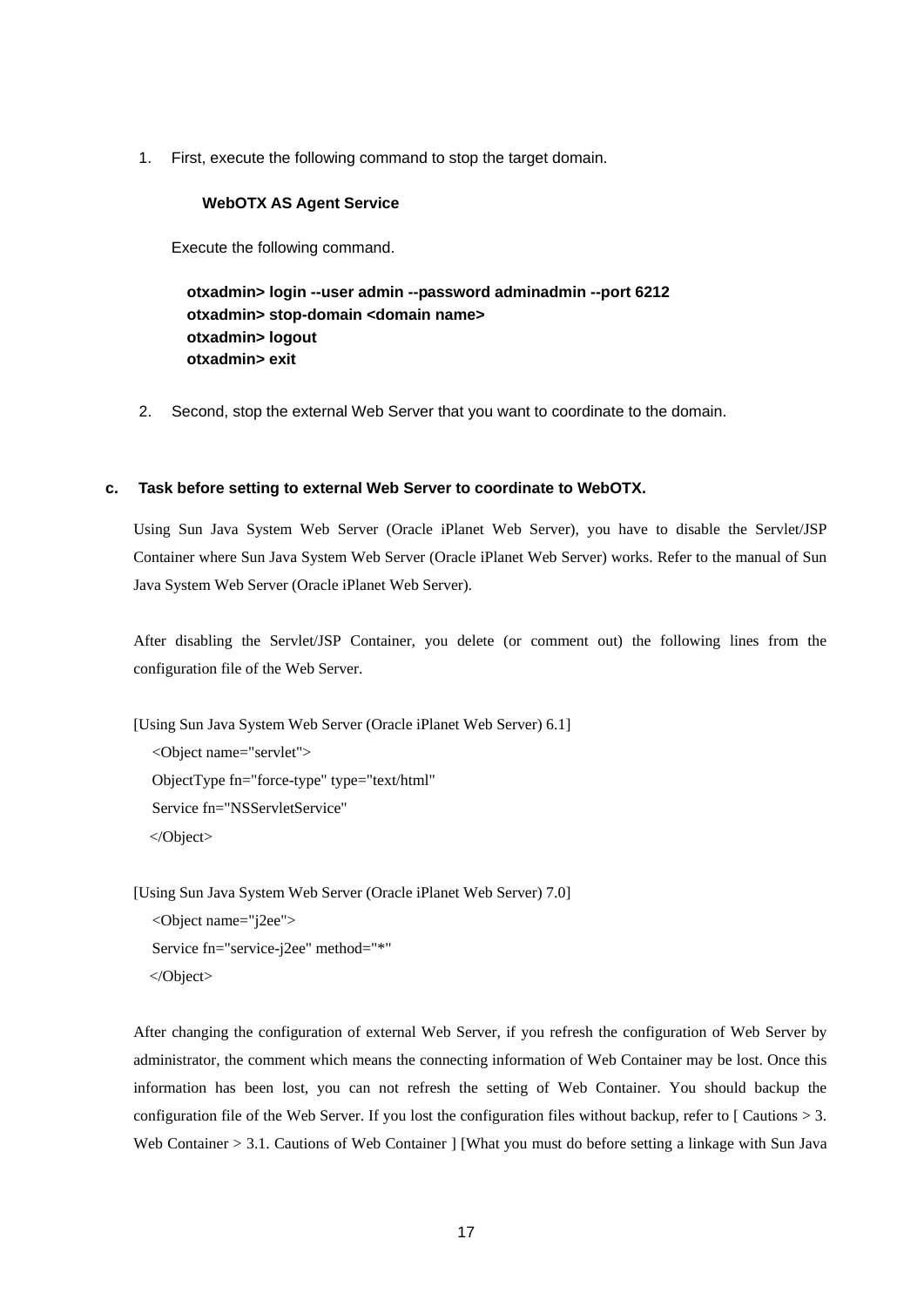System Web Server (Oracle iPlanet Web Server) ].

In case the Web Server and the Web Container work on the different host. In case the Web Server and the Web Container work on the same host, it is not necessary to work about the following. Proceed to the "d. Setting for coordinating to WebOTX Web Server". Following sections describe the case the Web Server and the Web Container work on the different host.

[Using the WebOTX Web Server] When you install the WebOTX Web Server, the license of WebOTX is needed. Before installing the WebOTX, you have to install the WebOTX Web Server.

[Using the IIS] For getting the plug-in for IIS, you have to install the WebOTX to the host where IIS works.

#### **d. Setting for coordinating to WebOTX Web Server**

To cooperate with IIS7, Role Services "ISAPI Extensions" and "ISAPI Filters" of Web server(IIS) must be installed. To make coordination using Environment Setting Tools, Role Services [IIS 6 Metabase Compatibility] must also be installed. If not installed, install them as follows.

- 1. Start [Manage Your Server] from [Start] [All Programs] [Administrative Tools].
- 2. Select [Manage Your Server] [Roles] [Web Server(IIS)] in the left window.
- 3. Install appropriate role Services using [Summary]-[Role Services]-[Add Role Services] in the right window.

Then, with the server stopped, define that the external Web server be integrated with WebOTX. This can be performed from the GUI tool.

Select "Start"-"All Programs"-"WebOTX"-"Environment Setting Tool" menu to start the tool. Enter information in the screen of the configuration tool to configure the integration of Web container and Web server. If there are multiple domains, perform the setting for each domain.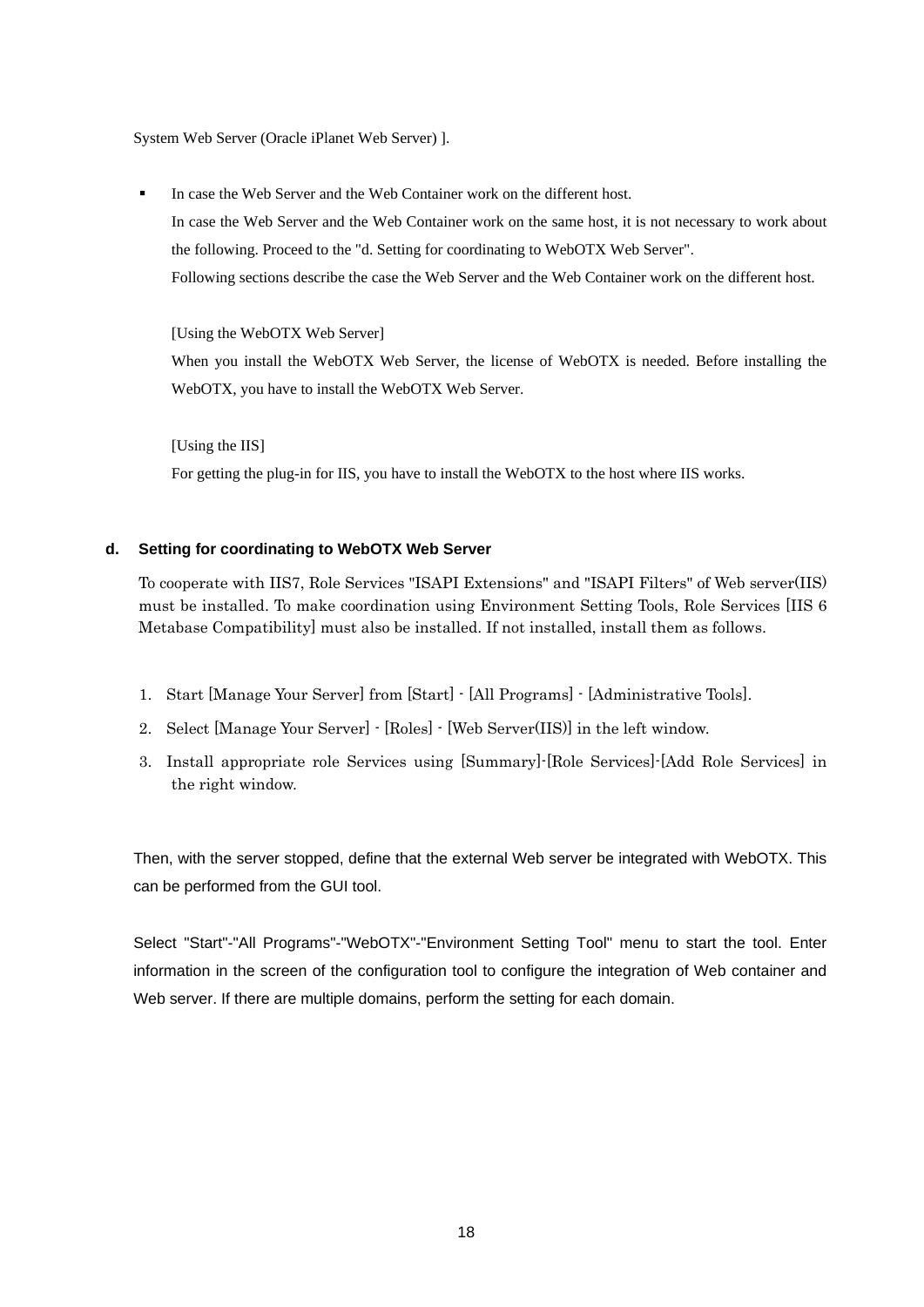|                                                             | <b>ull</b> WebOTX Web Container - Environmental Setting                       | $\boldsymbol{\mathsf{x}}$ |
|-------------------------------------------------------------|-------------------------------------------------------------------------------|---------------------------|
| the WebOTX Web Container.                                   | Please enter necessary information for setting up the communication with      | OK<br>Cancel              |
| Web Container Information                                   |                                                                               | Help                      |
| Domain Directory                                            | C:\\/VebOTX\domains\domain1<br><b>Browse</b>                                  |                           |
| Web Server Information                                      |                                                                               |                           |
| Type of Web Server<br>C Internet Information Services (IIS) |                                                                               |                           |
|                                                             |                                                                               |                           |
|                                                             | C WebOTX Web Server 2.2(Apache2.2)<br>C WebOTX Web Server 2.0(Apache2.0)      |                           |
| C Sun Java System Web Server 6.1/7.0                        |                                                                               |                           |
|                                                             |                                                                               |                           |
| Installation Directory                                      | <b>Browse</b>                                                                 |                           |
| Port Number                                                 | 8099                                                                          |                           |
| Name                                                        | Default Web Site                                                              |                           |
|                                                             |                                                                               |                           |
|                                                             | □ Use the Advanced Mode(on WebOTX AS Foundation/Standard/Enterprise)          |                           |
| Context name dynamic reflection option                      |                                                                               |                           |
| ⊙ Dynamic reflection option is on                           |                                                                               |                           |
| C Dynamic reflection query once                             |                                                                               |                           |
|                                                             | Notes: When you deployed a Web application, you have to reboot a Web server.) |                           |

| Setting     |              | Description                                           |
|-------------|--------------|-------------------------------------------------------|
| Web         | Domain       | Specify the domain of the Web container to link with  |
| Container   | Directory    | the Web server.                                       |
| Information |              | e.g.) C:\WebOTX\domains\domain1                       |
| Web         | <b>Types</b> | Specify the type of Web server to be linked with the  |
| Server      |              | Web container.                                        |
| Information |              | The default is [Internet Information Services (IIS)]. |
|             |              | Select [WebOTX Web Server 2.0 (Apache2.0)] if         |
|             |              | you are using Apache HTTP Server 2.0.64 or later,     |
|             |              | or WebOTX Web Server 2.0; Select [WebOTX Web          |
|             |              | Server 2.2 (Apache2.2)] if you are using Apache       |
|             |              | HTTP Server 2.2.15 or later, or WebOTX Web            |
|             |              | Server 2.2; Select [Sun Java System Web Server        |
|             |              | 6.1/7.0] (Oracle iPlanet Web Server) if you are using |
|             |              | Sun Java System Web Server (Oracle iPlanet Web        |
|             |              | Server) 6.1/7.0.                                      |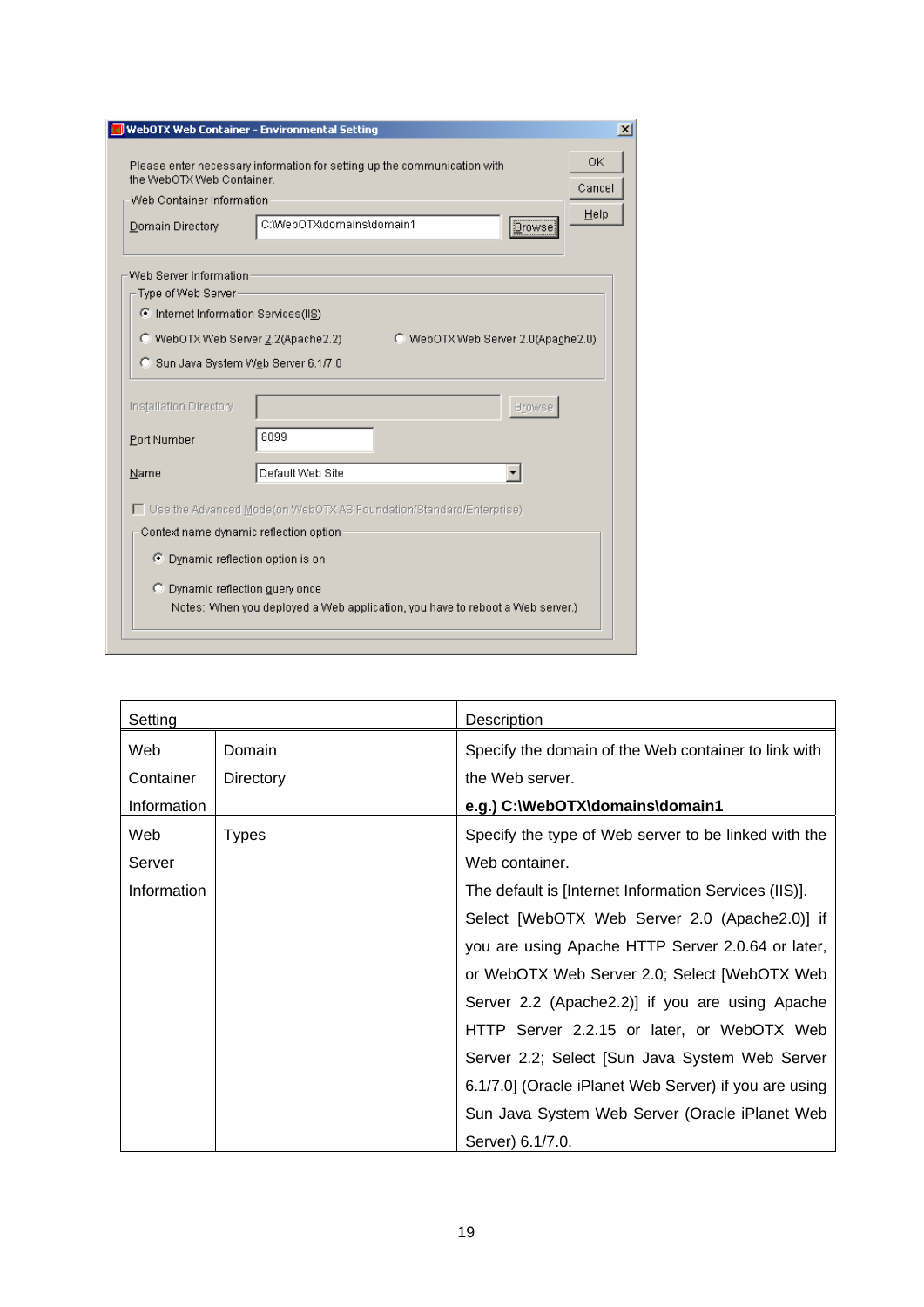| Installation directory          | Specify the installation directory of the Web server<br>to link with the Web container.<br>Leave this field blank if you selected [Internet |
|---------------------------------|---------------------------------------------------------------------------------------------------------------------------------------------|
|                                 | Information Services (IIS)].                                                                                                                |
|                                 | Select <webotx_installation_folder>\WebServer2 if</webotx_installation_folder>                                                              |
|                                 | selected<br>[WebOTX<br>Web<br>Server<br>2.0<br>you                                                                                          |
|                                 | (Apache2.0)].                                                                                                                               |
|                                 | Select <webotx_installation_folder>\WebServer22</webotx_installation_folder>                                                                |
|                                 | if you selected [WebOTX Web Server 2.2                                                                                                      |
|                                 | (Apache2.2)].                                                                                                                               |
|                                 | e.g.) C:\WebOTX\WebServer2                                                                                                                  |
| <b>Linking Port Number</b>      | Specify the port number to use for linking the Web                                                                                          |
|                                 | container and the Web server. The default value for                                                                                         |
|                                 | domain1 is "8099".                                                                                                                          |
| Name                            | When using Sun Java System Web Server (Oracle                                                                                               |
|                                 | iPlanet<br>Web<br>Server)<br>$6.1/7.0$ ,<br>specify<br>the                                                                                  |
|                                 | "ServerName" specified when building<br>multiple                                                                                            |
|                                 | internal Web servers.                                                                                                                       |
|                                 | When using IIS, specify the "Web Site Identifier".                                                                                          |
| Use the Advanced Mode (on       | Check this option if you are using a Web container                                                                                          |
| WebOTX AS                       | that runs on the TP Monitor on the WebOTX AS                                                                                                |
| Foundation/Standard/Enterprise) | Foundation/Standard/Enterprise.                                                                                                             |
|                                 | (*) Since this product is the WebOTX AS Express, a                                                                                          |
|                                 | check is unnecessary.                                                                                                                       |
| Dynamic context name reflection | Select the dynamic context name reflection option                                                                                           |
| option for Web applications     | for Web applications.                                                                                                                       |
|                                 | If you select "Use dynamic reflection (conventional)",                                                                                      |
|                                 | dynamic reflection is always in effect. Dynamic                                                                                             |
|                                 | reflection is a function that dynamically reflects the                                                                                      |
|                                 | context name to the Web server by sending a                                                                                                 |
|                                 | context query to the Web container when a request                                                                                           |
|                                 | is made for a newly deployed context. If you select                                                                                         |
|                                 | [Dynamically reflect once (only at Web server                                                                                               |
|                                 | startup)], the context name is reflected only once                                                                                          |
|                                 | when the Web server starts up.                                                                                                              |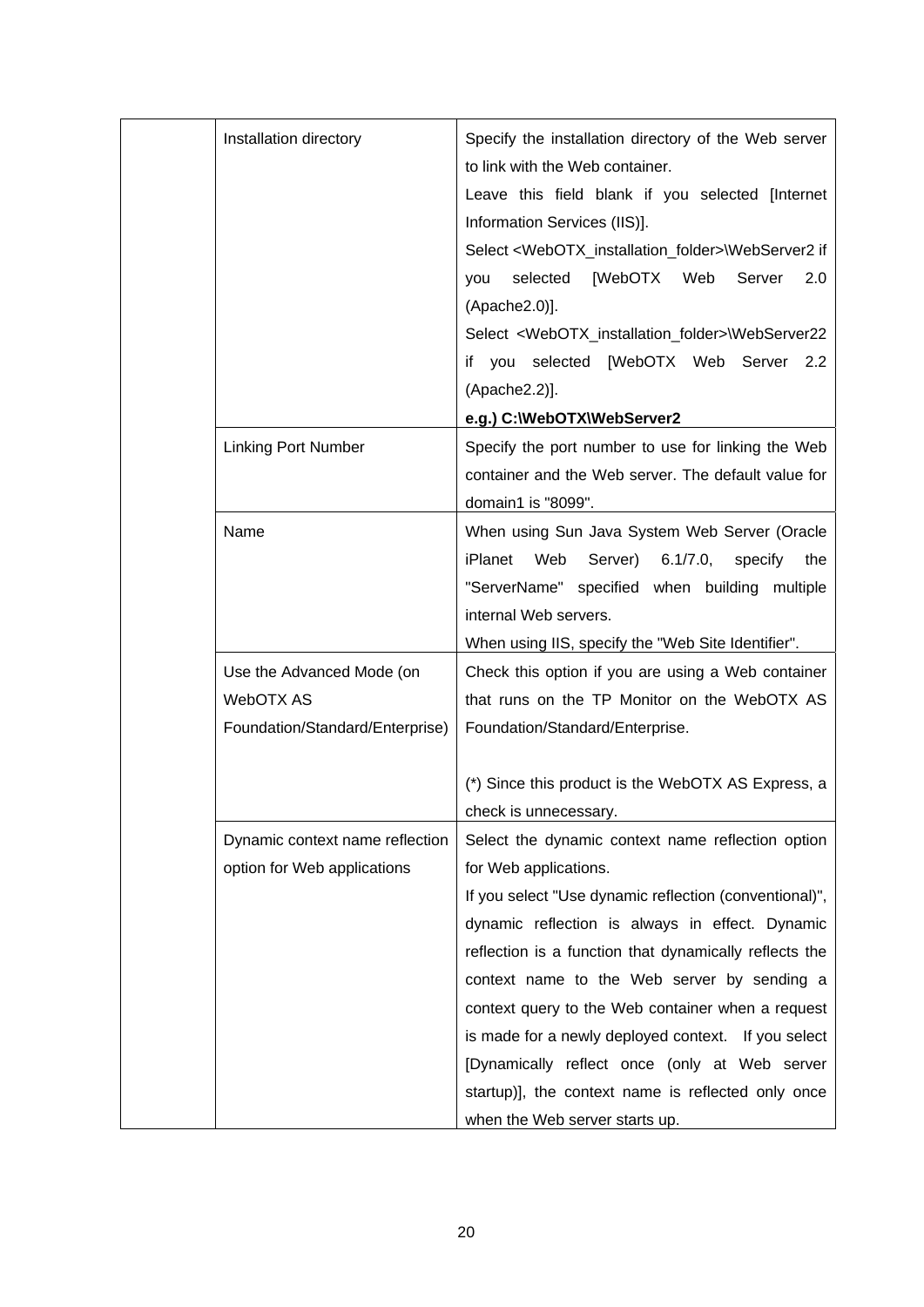Clicking [OK] reflects these settings to all Web container definition files and Web server setting files. Click [Cancel] to exit the tool without reflecting changes.

#### **e. When the Web Server on another machine is used by Web Container**

If the machine on which Web container runs and the machine on which Web server runs are different, configuration file "workers.properties" which is in "\${INSTANCE\_ROOT}\config\WebCont" folder of the machine where Web server runs. Since this file is initialized by running "Environment Setting Tool", following modification should be done after using "Environment Setting Tool". Modify following items if necessary.

# **worker.ajp13.port=<**Cooperation port number**> worker.ajp13.host=<**Address of cooperating domain's host**>**

If "Dynamic reflection option" is set to "off" in this configuration, manual modification is necessary for each subsequent deployment.

#### **f. IIS basic authentication configuration**

If coordinated with IIS, login to the Web application which performs authentication will fail without IIS basic authentication configuration. Configure it as follows.

(1). Enable "Basic authentication"

Execute "IIS Manager" and open the property of associating Web site. From "Directory Security"-"Authentication and access control", press [Edit] button to display "Authentication Methods" dialog. In "Authentication Methods" dialog, disable "Integrated Windows authentication" and enable "Basic authentication".

\*If "Enable anonymous access" is not checked, authentication when accessing IIS is mandated, so that authentication when accessing Web applications also mandated. Log in as one of the user registered to the Windows system in authentication windows.

#### (2). Create or modify account information

To use "Basic authentication" in IIS, user must be registered in Windows system. Perform one of the following.

• Register the user to Windows system for authentication in Web container. User name and its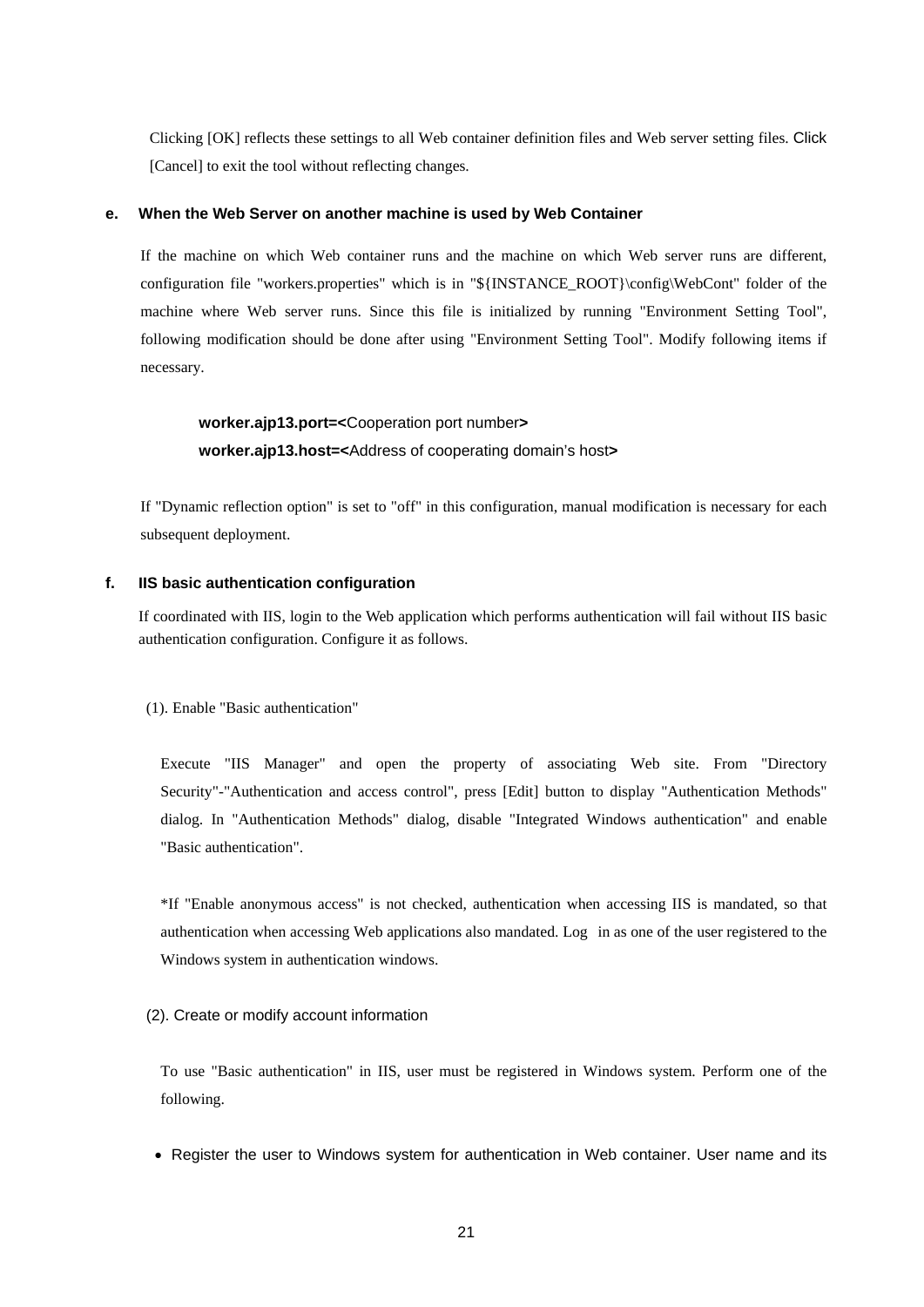password are the same as specified during domain creation.

• Set "domain administrator" system login user. Set user name and its password of domain administrator to the same as system login user's ones.

#### **g. Setting the Web Service Extensions for IIS**

To coordinate with IIS6.0 or IIS7.0, you need following configuration.

・ For IIS6.0

Select "Web Service Extensions" in left tree in "IIS Manager". If so, the status of Web service extensions will be shown in right window, press "Add a new Web service extensions..." to open "New Web Service Extension" window.

In "New Web Service Extension" window, specify "ISAPI module for Web Container" for "Extension name" and press add button. Then, specify "\${INSTALL}\bin\win32\i386\isapi\_redirect.dll" as "Required files". After that, check "Set extension status to Allow" and press "OK".

 $\cdot$  For IIS7.0

Open "IIS Manager", select virtual directory "webcont" from [Sites]-[<Coordinated Web site >]. Double click on [Handler Mappings]of [webcont Home]. Select [Add Script Map] from right window of [Handler Mappings], to open [Add Script Map] window. Specify [\*.dll] in [Request Path]. Type "\${INSTALL}\bin\win32\i386\isapi\_redirect.dll" in [Executable], "ISAPI module for Web container" in [name] and press "OK".

[Add Script Map] dialog appears and asked that [Do you want to allow this ISAPI extension?]. Then, select "Yes" and to add [ISAPI and CGI Restrictions]

## **h. Restarting the PC**

Restart the PC to make the above settings take effect.

#### Registration of a shutdown script

If operating system is shutdown while WebOTX is running, WebOTX Application Server processes are automatically killed by operating system to produce following warning message to the event log.

**OTX01205161: The shutdown request of the application server was done from the internal system by an unexpected event.(com.nec.webotx.enterprise.system.core)**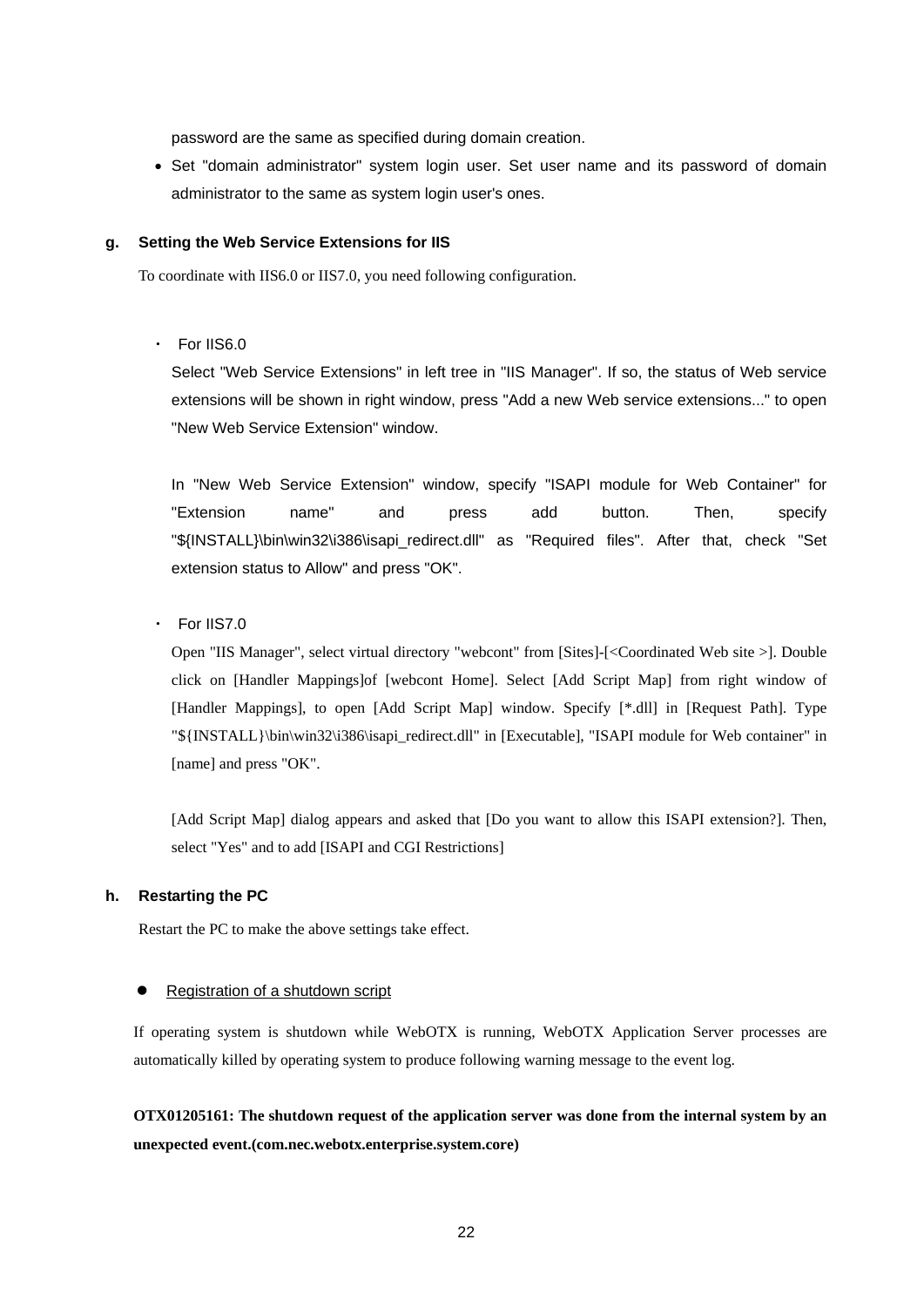To eliminate this issue, register shutdown script as follows.

1. Create a script

Create a script named "woShutdown.bat" which contains following one line command and place it **C:\WINDOWS\system32\GroupPolicy\Machine\Scripts\Shutdown** or the proper folder where unintended deletion will never occur depending on the environment.

#### **net stop WebOTXAgentService**

- 2. Execute "gpedit.msc" from [Run…
- 3. Browse [Local Computer Policy]-[Computer Configuration]-[Windows Settings]-[Scripts (Startup/Shutdown)] in left tree of "Group Policy", select "Properties" in "Shutdown" right click menu of right window.



4. Register the shutdown script through adding "Shutdown property".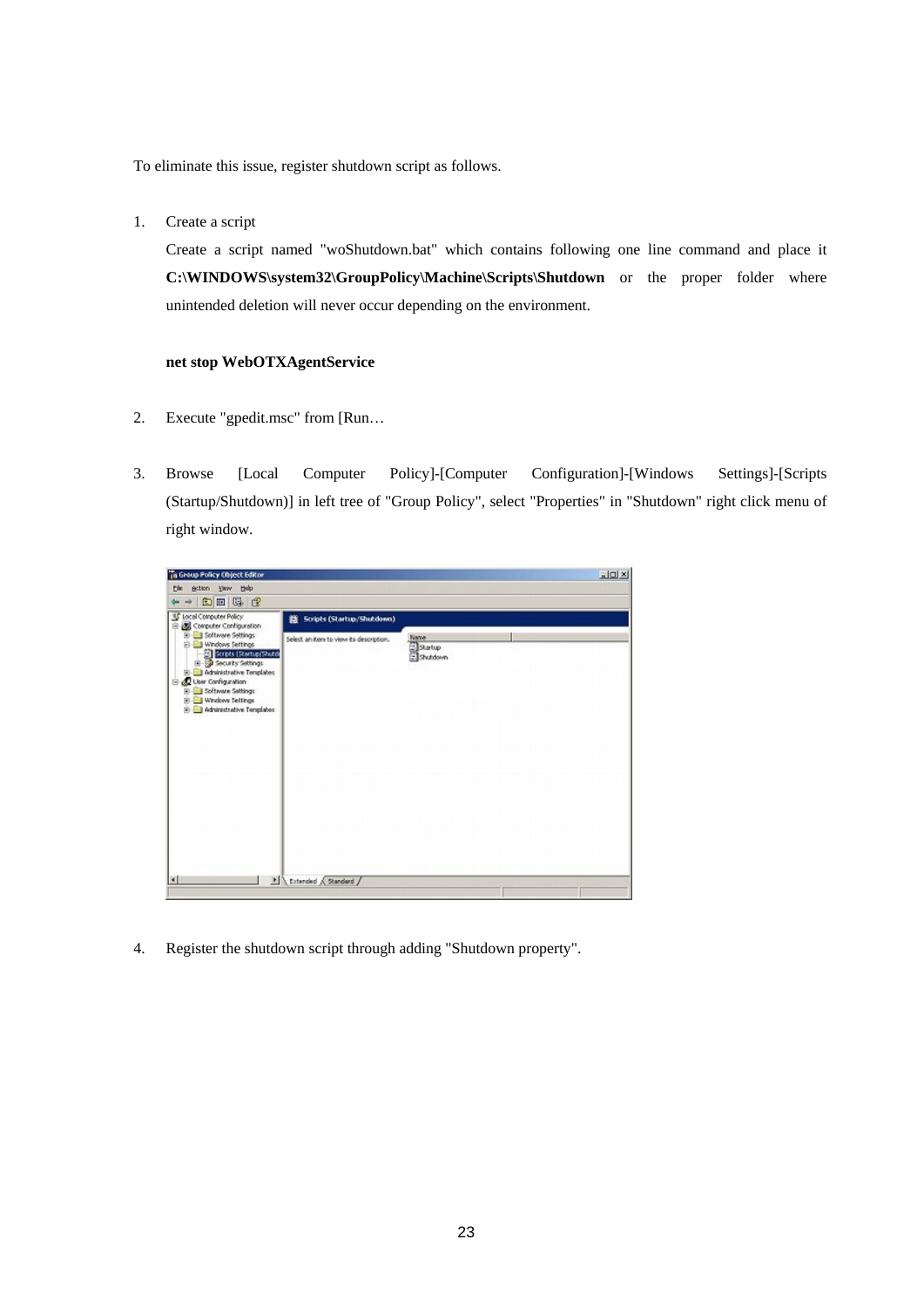| <b>Shutdown Properties</b> |                                                                    |        | ? x                     |
|----------------------------|--------------------------------------------------------------------|--------|-------------------------|
| Scripts                    |                                                                    |        |                         |
| mm                         | Shutdown Scripts for Local Computer                                |        |                         |
| Name                       | Parameters                                                         |        |                         |
| D:\woShutdown.bat          |                                                                    |        | $\mathsf{U} \mathsf{P}$ |
|                            |                                                                    |        | Down                    |
|                            |                                                                    |        | Add                     |
|                            |                                                                    |        | Edit                    |
|                            |                                                                    |        | Remove                  |
| the button below.          | To view the script files stored in this Group Policy Object, press |        |                         |
| Show Files                 |                                                                    |        |                         |
|                            | <b>OK</b>                                                          | Cancel | Apply                   |

5. Press "OK" button to close the window.

## • Preparatory tasks for database use (Java)

Perform the following tasks for the database to be used. For details, refer to the Reference manual for each database.

- Tasks to complete in Oracle
	- In order to use the transaction recovery function, users must have SELECT privileges on the DBA\_PENDING\_TRANSACTIONS view. When registering JDBC resources, specify user(s) that have SELECT privileges. If you are not going to register JDBC resources, grant SELECT privileges to all users specified in the JDBC database definition used when executing transactions.
	- Set the initialization parameter for Oracle, DISTRIBUTED\_TRANSACTIONS to the number of global transactions to be executed at the same time. The default is 5. Make sure this parameter value does not exceed the TRANSACTIONS parameter. Note, the TRANSACTIONS parameter changes based on the values of the PROCESSES and SESSIONS parameters.
	- To use the OCI JDBC driver on UNIX, you must first set the environment variables for Oracle. For details, see item "6. JDBC Data sources" under "Notes and Restrictions".
	- If the [useDatabaseCluster] parameter in the JDBC data source setting is set to true, or if you are using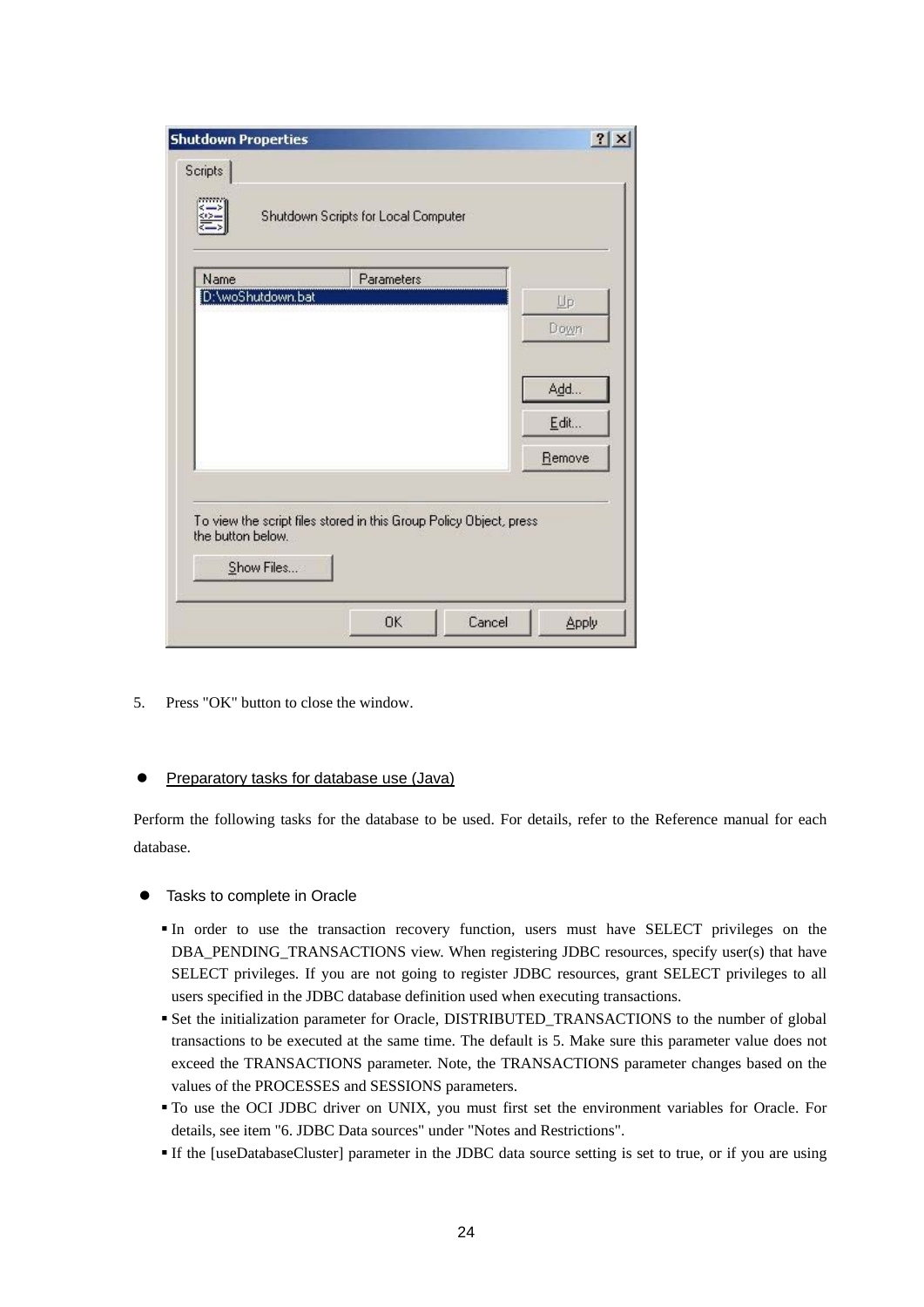Oracle Database 10g Release 2 or later, grant EXECUTE privileges for the sys.dbms\_system package to the user account.

- Tasks to complete in Sybase Adaptive Server Enterprise
	- Install the Sybase Adaptive Server Enterprise DTM option license.
	- Use the sp\_configure command to change the enable dtm parameter from 0 to 1 (on).
	- Use the sp\_configure command to change the dtm detach timeout period parameter from 0 to a constant value (i.e., a value greater than the transaction timeout value). Failure to change this value will result in transactions remaining without being recovered for many hours.
	- Grant all users that participate in transactions with dtm\_tm\_role privileges.
- Tasks to complete in Microsoft SQL Server
	- In order to use the transaction recovery function in SQL Server 2000, users must have sysadmin privileges. When registering JDBC resources, specify user(s) that have sysadmin privileges. If you are not going to register JDBC resources, grant sysadmin privileges to all users specified in the JDBC database definition used when executing transactions.
	- To use SQL Server 2005, users must have SqlJDBCXAUser roll privileges. Grant SqlJDBCXAUser rolls privileges to all users specified in the JDBC database definition used when executing transactions.
	- If Microsoft SQL Server is restarted while a pending transaction exists, the Transaction service cannot connect to the database, and the pending transaction cannot be recovered. Keep the database the Transaction service connects to separate from the database the application connects to. For example, set the database used for recovery by the Transaction service as master, and the database used by the application as pubs.
	- When using SQL Server 2000, install the JDBC XA Procedures for SQL Server 2000 Driver for JDBC. When using SQL Server 2005 JDBC Driver or SQL Server JDBC Driver 2.0, install the MS DTC interface (sqljdbc\_xa.dll and xa\_intall.sq) for SQL Server 2005. The SQL Server JDBC Driver 2.0, SQL Server 2000, SQL Server 2005, can be connected to any of the SQL Server 2008.
- Confirming the remaining period for using the trial version

You can confirm the remaining period for using the trial version by executing the following commands.

## **> CD <WebOTX installed folder>\share\bin**

## **> OTXLLmt.exe 2**

## **The time limit of Trial-License is** *xxx* **days.**

The remaining days of your trial license are shown in *xxx*. If this value becomes 0, or if **"No License."** is shown by executing the commands, it means that the period of your trial license runs over and becomes invalid.

In this case, uninstall the product of the trial version or upgrade it to a commercial version.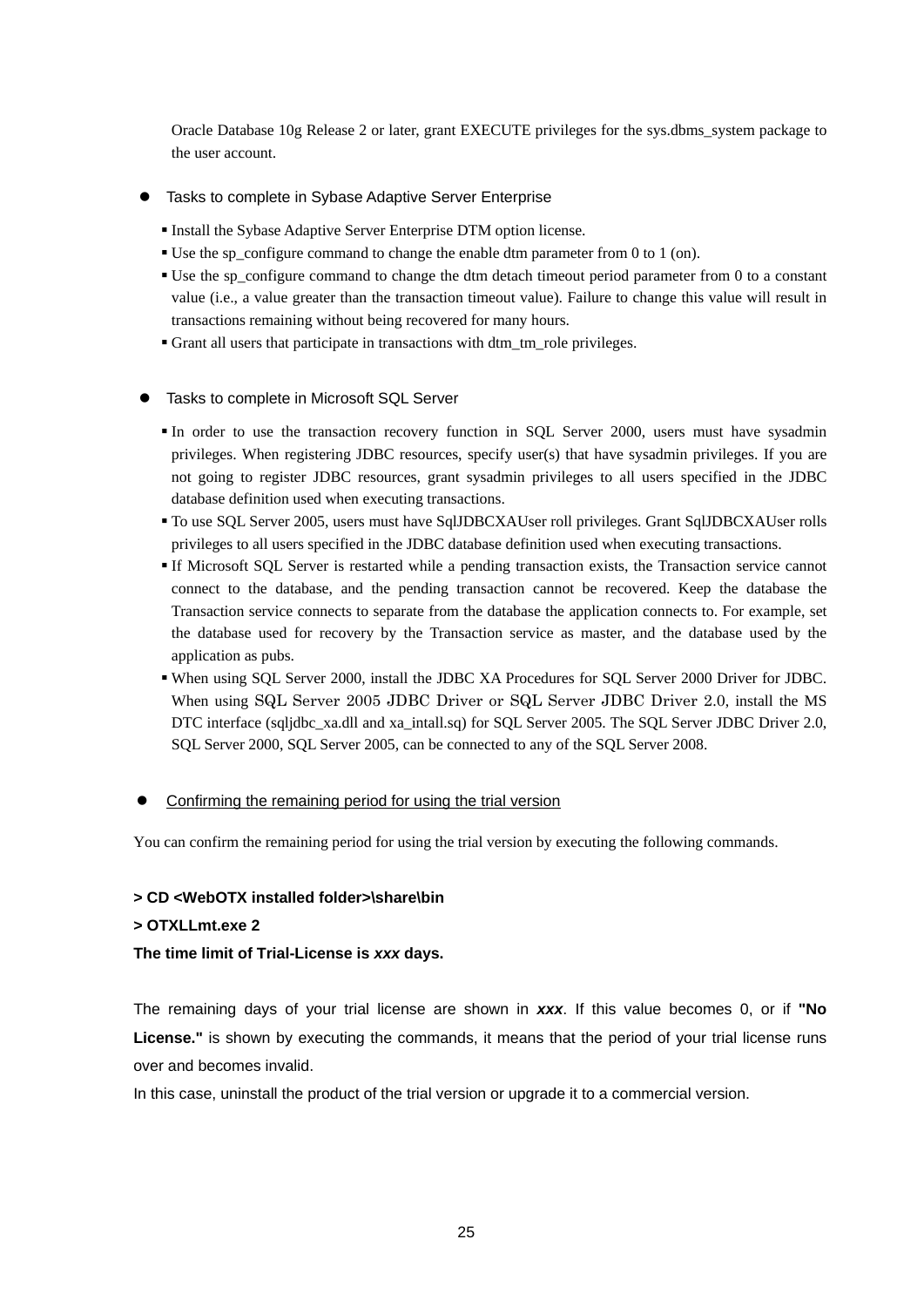# 3. Uninstallation Procedures

# Pre-Uninstallation

## (1) Check for pending transactions

When using Transaction services, make sure all transactions are completed by checking the Administration Tools or by using administration commands. Complete all pending transactions. For details, see the online manual "Domain Construction and Basic Settings Guide".

(2) Stop any WebOTX applications that may be running.

(3) Stop the Web server

If IIS or any other external Web Server is in use, stop it. For stopping procedures, refer to the manual for your Web server.

(4) Stop the WebOTX services

Stop all WebOTX services. Log in with Administrator privileges and use "Service Manager" on the "Control Panel" to stop the following services if they are running.

## **WebOTX AS Agent Service**

# Uninstalling WebOTX Application Server Express Trial Version

## **(1) Start the uninstallation process**

Select "WebOTX Application Server Express" from [Add or Remove Programs] in the Control Panel, and then click [Change].

## **(2) [Maintenance for WebOTX Application Server Express] dialog**

The InstallShield installer will launch and display the message "Preparing to install...", followed by this dialog. Click [Next].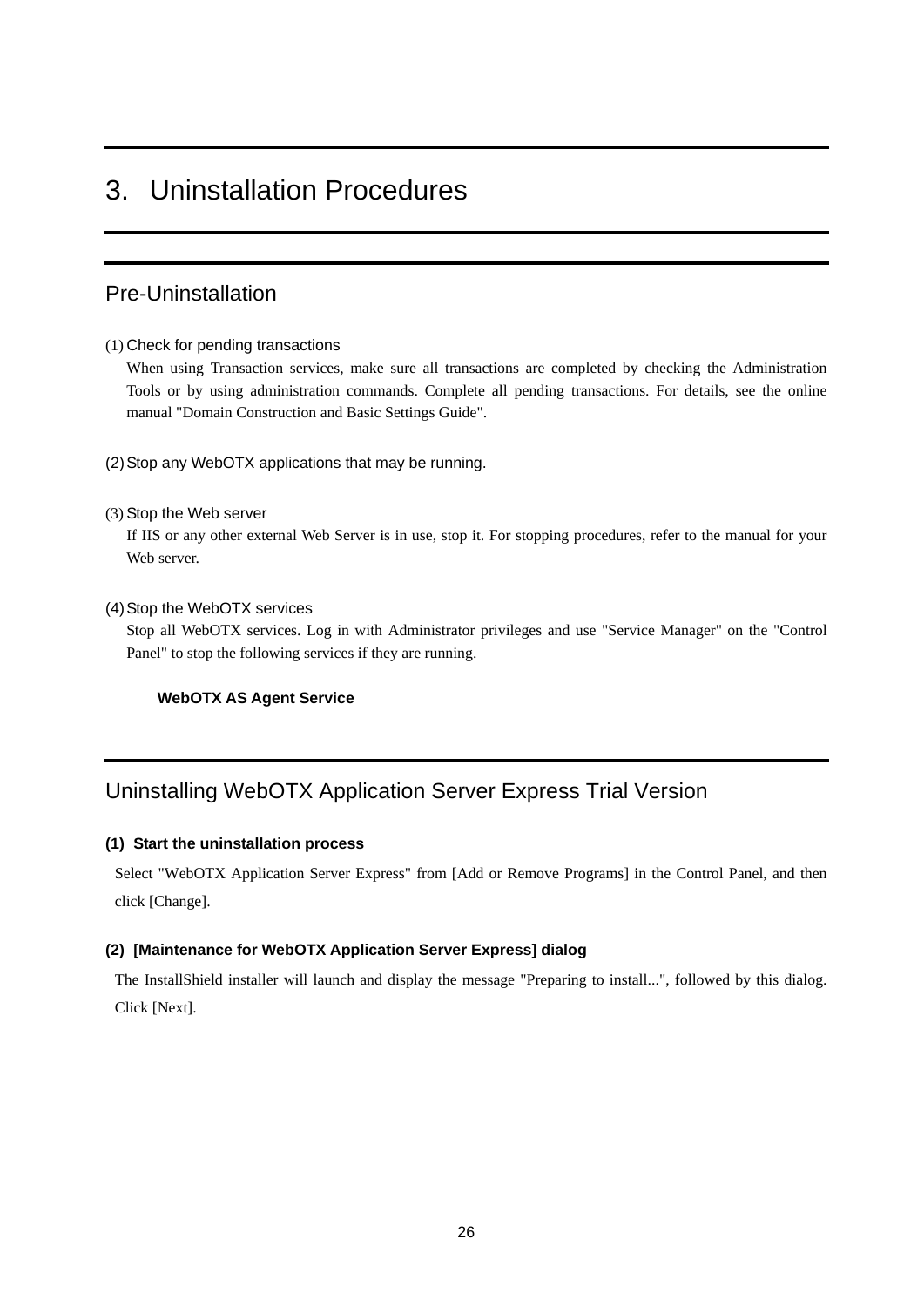

## **(3) [Program Maintenance] dialog**

The [Program Maintenance] dialog appears. Select [Remove] to uninstall, and click [Next]. If you want to repair the program, select [Repair] and click [Next].

|                                      | WebOTX Application Server Express V8.4 - InstallShield Wizard                                                              | × |
|--------------------------------------|----------------------------------------------------------------------------------------------------------------------------|---|
| Program Maintenance<br><b>WebCTX</b> |                                                                                                                            |   |
|                                      | Modify, repair, or remove the program.                                                                                     |   |
| Repair                               | Repair installation errors in the program. This option fixes missing or<br>corrupt files, shortcuts, and registry entries. |   |
| r<br>کے ع                            | Remove WebOTX Application Server Express V8.4 from your<br>computer.                                                       |   |
| InstallShield                        | Cancel<br>Next<br>$<$ Back                                                                                                 |   |

## **(4) [Remove Option] dialog**

The [Remove Option] dialog appears. To remove definition information, place a check in [Remove configuration files] and click [Next].

If other WebOTX products are still installed, or to retain the definition information (domain information) after the uninstallation, leave the box unchecked and click [Next].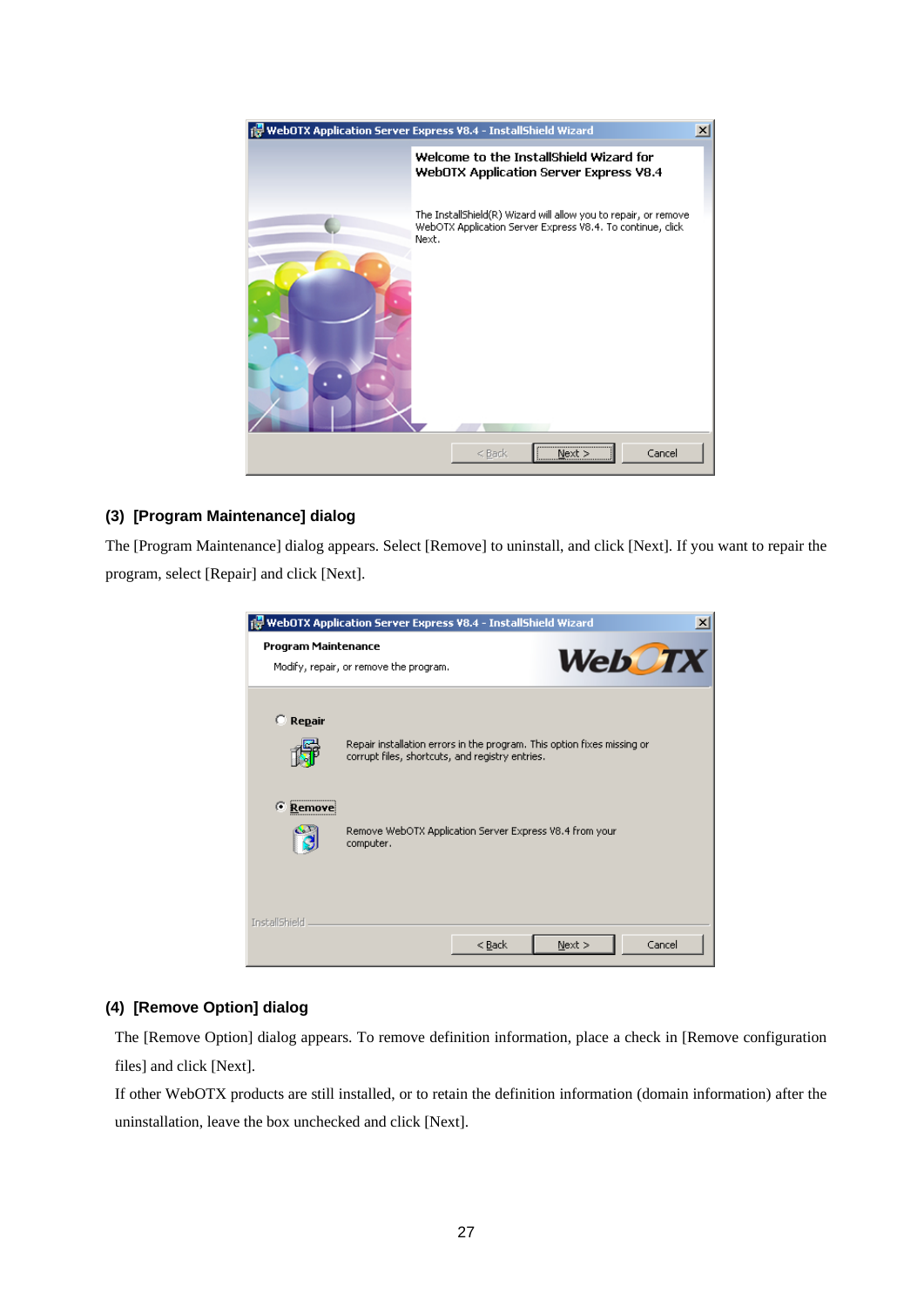| <b>IC WebOTX Application Server Express V8.4</b>        |                                                   |
|---------------------------------------------------------|---------------------------------------------------|
| <b>Remove Option</b>                                    |                                                   |
| Select the remove option.                               | <b>WebCTX</b>                                     |
| Select the remove option to activate on uninstallation. |                                                   |
| Remove Option                                           |                                                   |
| Remove configuration files                              |                                                   |
|                                                         |                                                   |
|                                                         |                                                   |
|                                                         |                                                   |
| InstallShield                                           |                                                   |
|                                                         | Cancel<br>$\leq$ $\underline{B}$ ack<br>$N$ ext > |

Do not check the [Remove configuration files] option if any other WebOTX product besides this Express is installed on this PC.

Directories and files may still exist in the installation folder even if you select the [Remove configuration files]. Remove all remaining files after the uninstallation is complete.

## **(5) [Remove the Program] dialog**

The [Remove the Program] dialog appears. Click [Remove] to start removing files.

| WebOTX Application Server Express V8.4 - InstallShield Wizard<br>×                                                                                    |
|-------------------------------------------------------------------------------------------------------------------------------------------------------|
| <b>Remove the Program</b><br><b>WebCTX</b><br>You have chosen to remove the program from your system.                                                 |
| Click Remove to remove WebOTX Application Server Express V8.4 from your computer.<br>After removal, this program will no longer be available for use. |
| If you want to review or change any settings, click Back.                                                                                             |
|                                                                                                                                                       |
|                                                                                                                                                       |
|                                                                                                                                                       |
|                                                                                                                                                       |
|                                                                                                                                                       |
| InstallShield                                                                                                                                         |
| Cancel<br>$<$ Back<br>Remove                                                                                                                          |

## **(6) [Uninstalling WebOTX Web Application Server Express] dialog**

The [Uninstalling WebOTX Web Application Server Express] dialog appears and file removal begins. Please wait as this may take several minutes.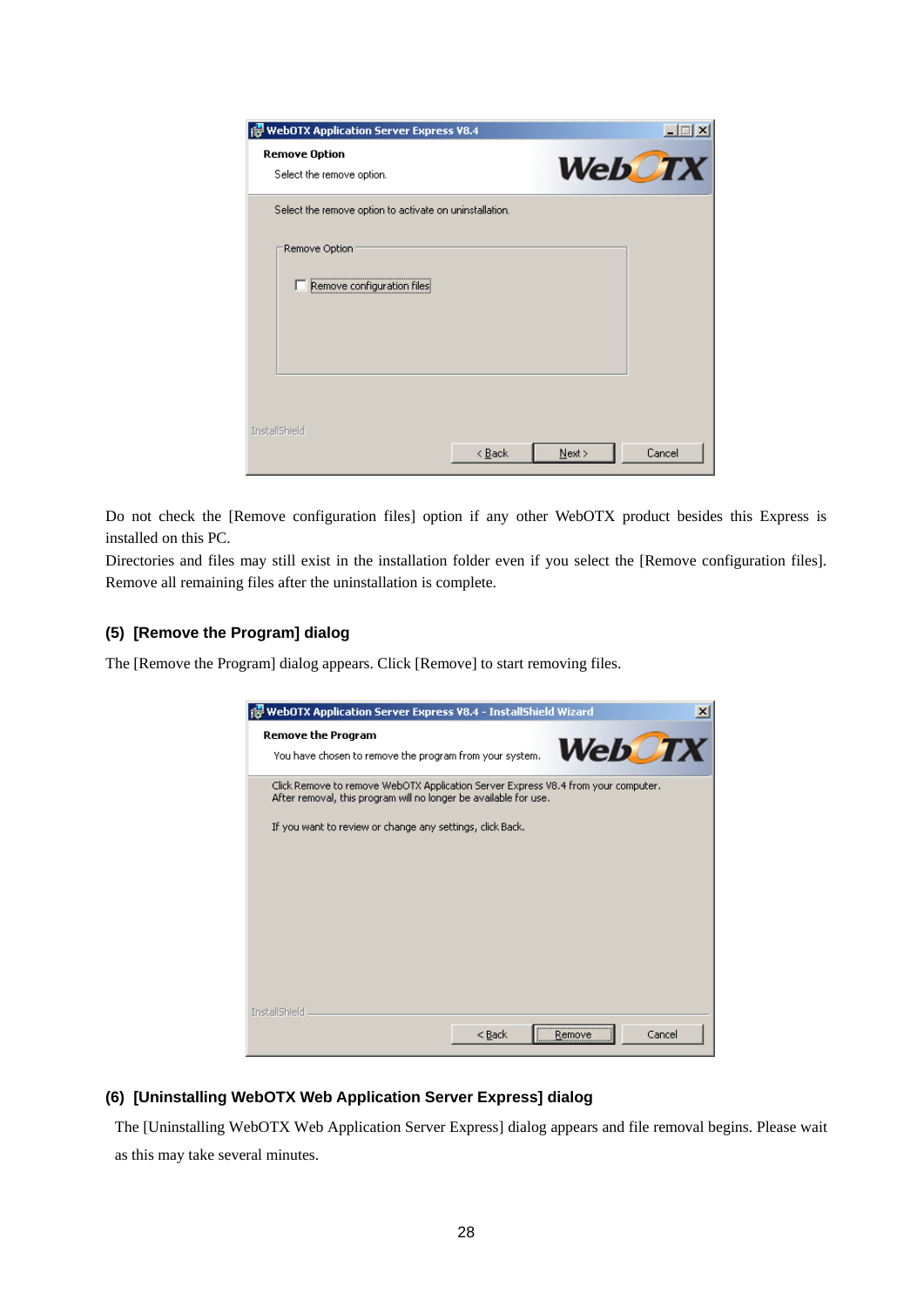

## **(7) [InstallShield Wizard Completed] dialog**

The uninstallation process is complete when the following dialog appears. Click [Finish].



## **(8) Restart the PC**

When the uninstallation completes, restart the PC.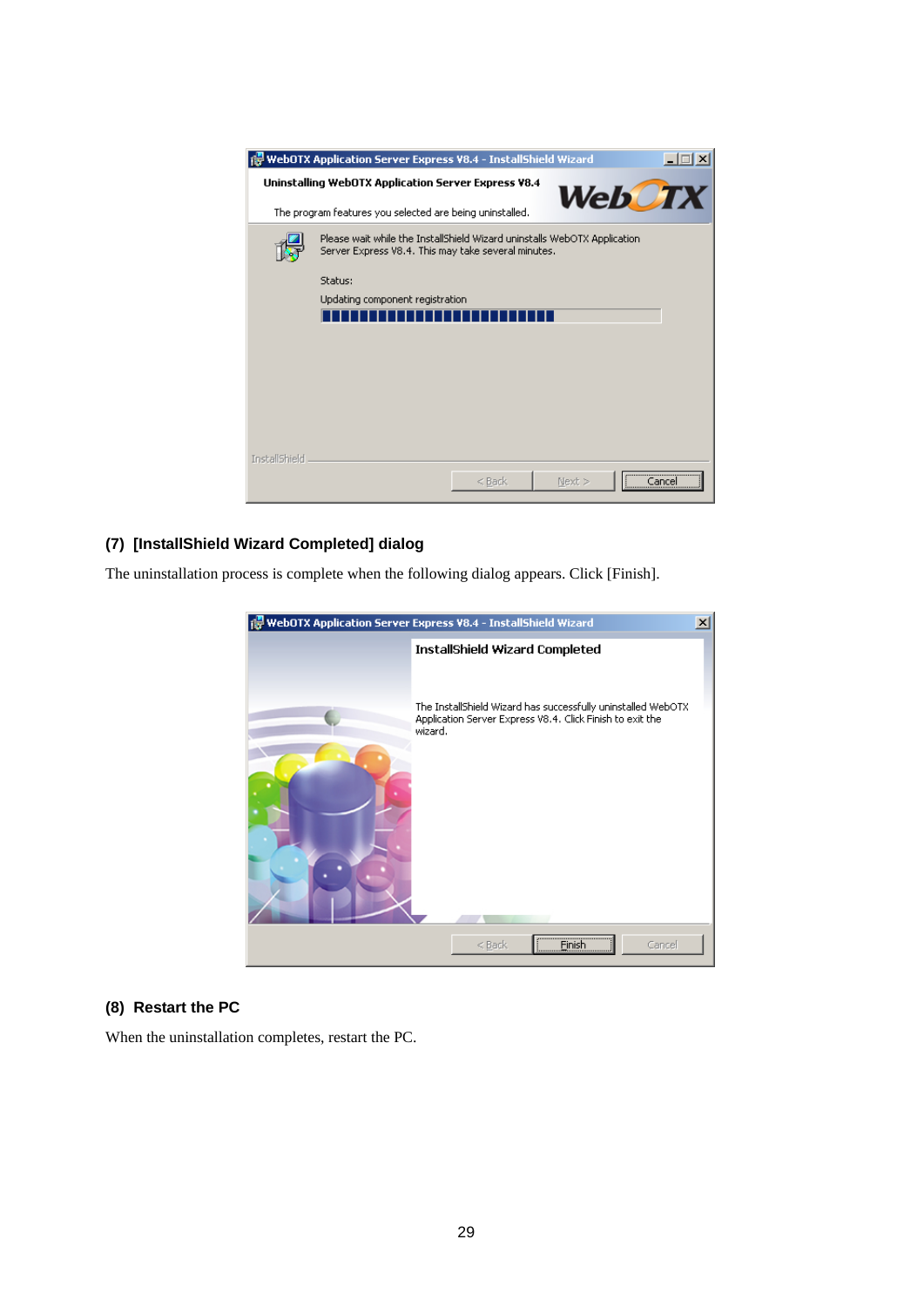# 4. Installing Other Items

# Online Manuals

The WebOTX online manuals contain useful information ranging from product installation to setup, development, and operation.

While the commercial versions of WebOTX include online manuals, the trial version does not include them. The online manuals are available from the following.

| Title                         |  | Description                                                                           |  |
|-------------------------------|--|---------------------------------------------------------------------------------------|--|
| <b>WebOTX</b>                 |  | online   This file is an installer of WebOTX (commercial version) manuals. It is also |  |
| manuals V8.4 (1 <sup>st</sup> |  | available when you are using the trial version.                                       |  |
| version)                      |  | Download this file from the download site of WebOTX.                                  |  |
|                               |  | Filename: otxman V84E 01.exe                                                          |  |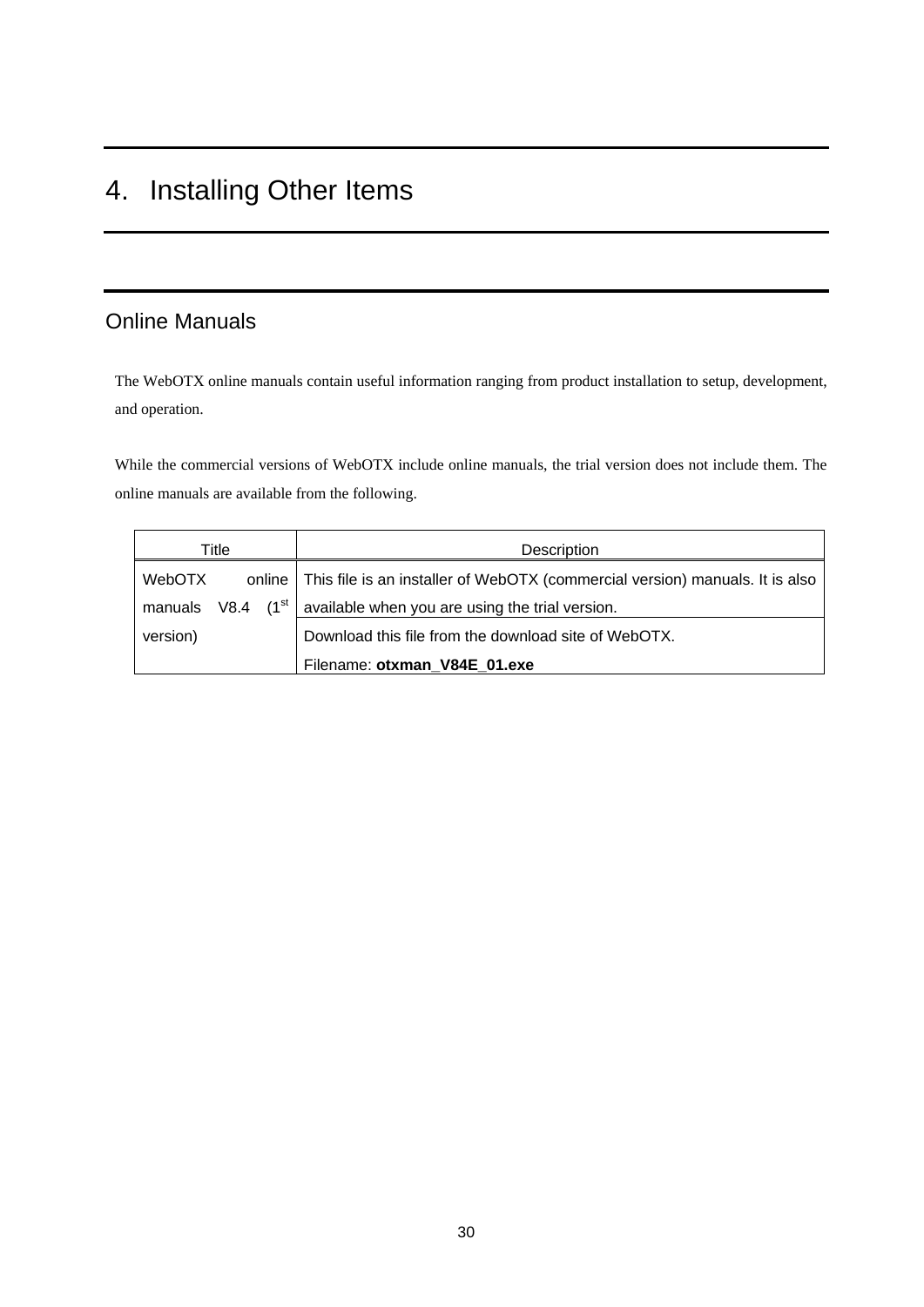# 5. Notes and Restrictions

- Restarting the PC After installation is complete, be sure to restart the PC before operating this product. This product will not operate properly unless the PC is restarted.
- The user uninstalling this product must be a member of the Administrators group and have Administrator privileges.
- Uninstallation for environments with multiple WebOTX products If other WebOTX products are installed in addition to this product, do not select the [Remove definition information] option if only one of those products will be uninstalled.
- Directories and files may still exist in the installation folder even if you select the [Remove definition information]. Remove all remaining files after the uninstallation completes.
- If you choose the "Delete" button of "Control Panel" "Add or Remove Programs" in Windows Server 2003 (R2) or "Uninstall" button of "Control Panel" - "Programs and Features" in Windows Server 2008, uninstallation will be started without displaying the above-mentioned page. In this case, definition information is not deleted.
- After starting the WebOTX, if you do the operation by use administration tool or administration commands, the following WARN messages might be output to the log.

WARN com.nec.webotx.enterprise.system.util - webotx.failed\_to\_backup [main] com.nec.webotx.enterprise.util.ExecException: ~

Because the configuration file had been updated in the automatic backup, the backup processing was canceled. There is no influence on operation. The backup will be done at the time of next restart.

The following warning message might be output to the "domains/WebOTXAdmin/logs/webotx\_agent.log" log file of the WebOTX installation directory during the domain generation at the time of the installation.

WARN com.nec.webotx.enterprise.system.tools.admin - Could not create JMXRemoteConnector. WARN com.nec.webotx.enterprise.system.tools.admin - Could not get JMXConnector

Though some message are outputted because communication of the JMX connection inside of WebOTX is failed, a domain can be constructed normally. Therefore, this message doesn't appear in the domain start from next time. It hasn't any influences. Please ignore this message.

Furthermore, this phenomenon is confirmed only in Windows Server 2008 used Hyper-V and Windows Server 2003 guest OS.

WebOTX AS Express Trial Version can be used for 365 days after installation. When 365 days have passed, it